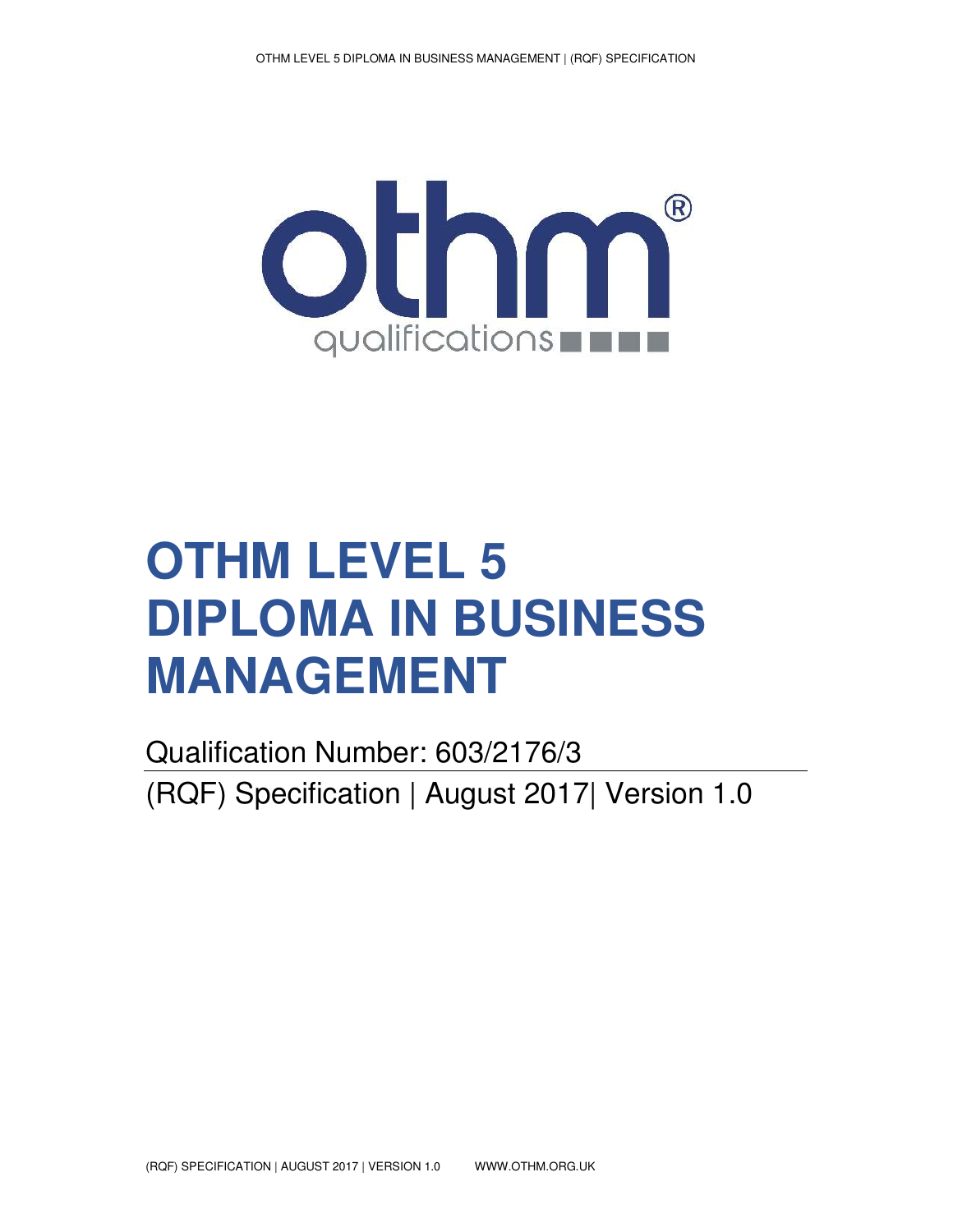# **TABLE OF CONTENTS**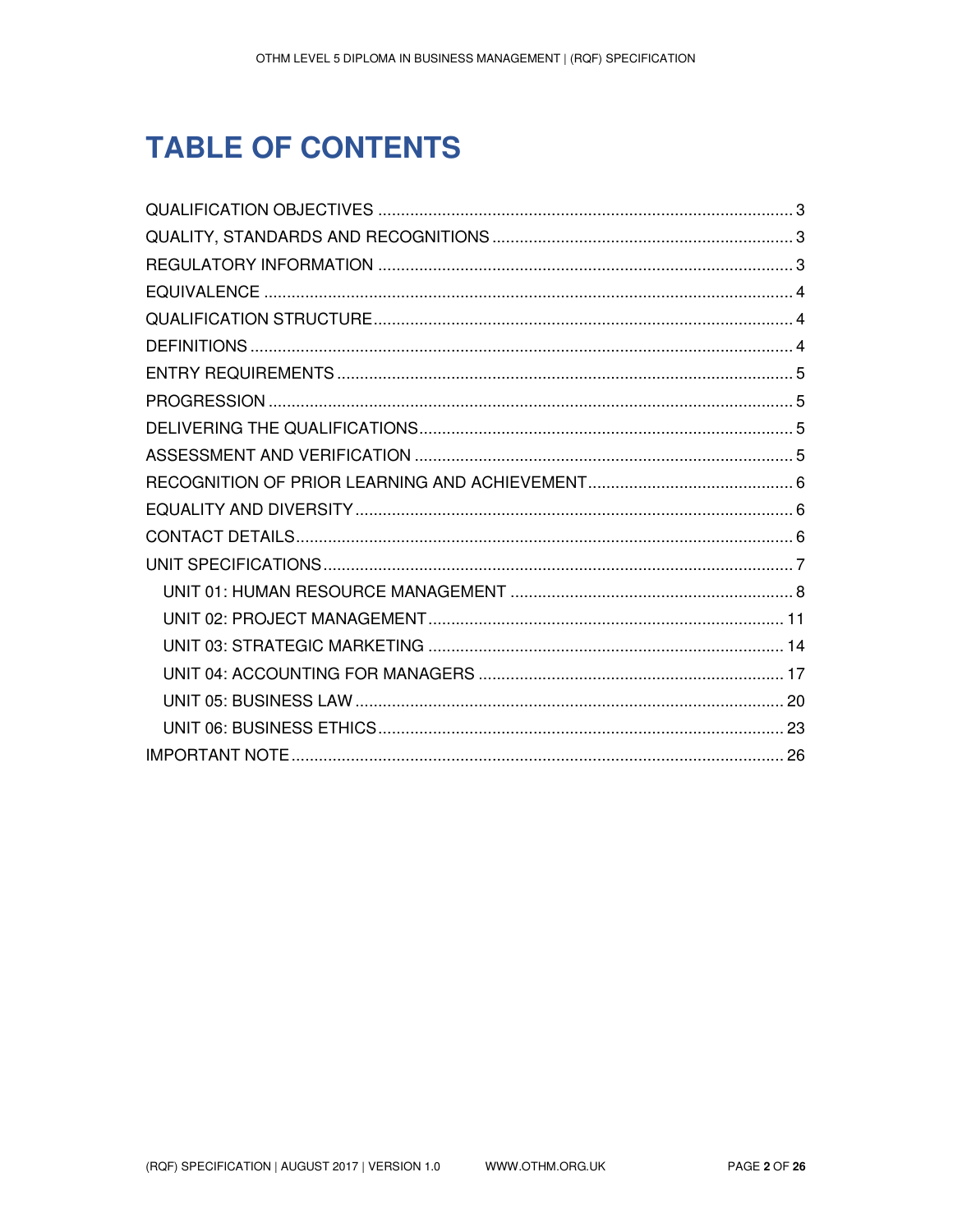# **QUALIFICATION OBJECTIVES**

The objective of the OTHM Level 5 Diploma in Business Management qualification is to provide learners with an excellent foundation for a career in a range of organisations. It designed to ensure that each learner is 'business ready': a confident, independent thinker with a detailed knowledge of business and management, and equipped with the skills to adapt rapidly to change.

The content of the qualification is focused on people management, managing projects, marketing, finance for managers, business law, business ethics and social responsibility.

The qualification is ideal for those who have started, or are planning to move into, a career in private or public sector business. Successful completion of the Level 5 Diploma in Business Management qualification will provide learners with the opportunity to progress to further study or employment.

# **QUALITY, STANDARDS AND RECOGNITIONS**

OTHM Qualifications are approved and regulated by Ofqual (Office of Qualifications and Examinations Regulation). Visit the register of Regulated Qualifications.

OTHM has progression arrangement with several UK universities that acknowledges the ability of learners after studying Level 3-7 qualifications to be considered for advanced entry into corresponding degree year/top-up and Master's/top-up programmes.

### **REGULATORY INFORMATION**

| <b>Qualification Title</b>            | OTHM Level 5 Diploma in Business Management |
|---------------------------------------|---------------------------------------------|
| Ofqual Reference Number               | 603/2176/3                                  |
| <b>Regulation Start Date</b>          | 25 July 2017                                |
| <b>Operational Start Date</b>         | 31 August 2017                              |
| Duration                              | 1 Year                                      |
| <b>Total Credit Value</b>             | 120                                         |
| <b>Total Qualification Time (TQT)</b> | 1200 Hours                                  |
| Guided Learning Hours (GLH)           | 480 Hours                                   |
| Sector Subject Area (SSA)             | 15.3 Business Management                    |
| <b>Overall Grading Type</b>           | Pass / Fail                                 |
| Assessment Methods                    | Coursework                                  |
| Language of Assessment                | English                                     |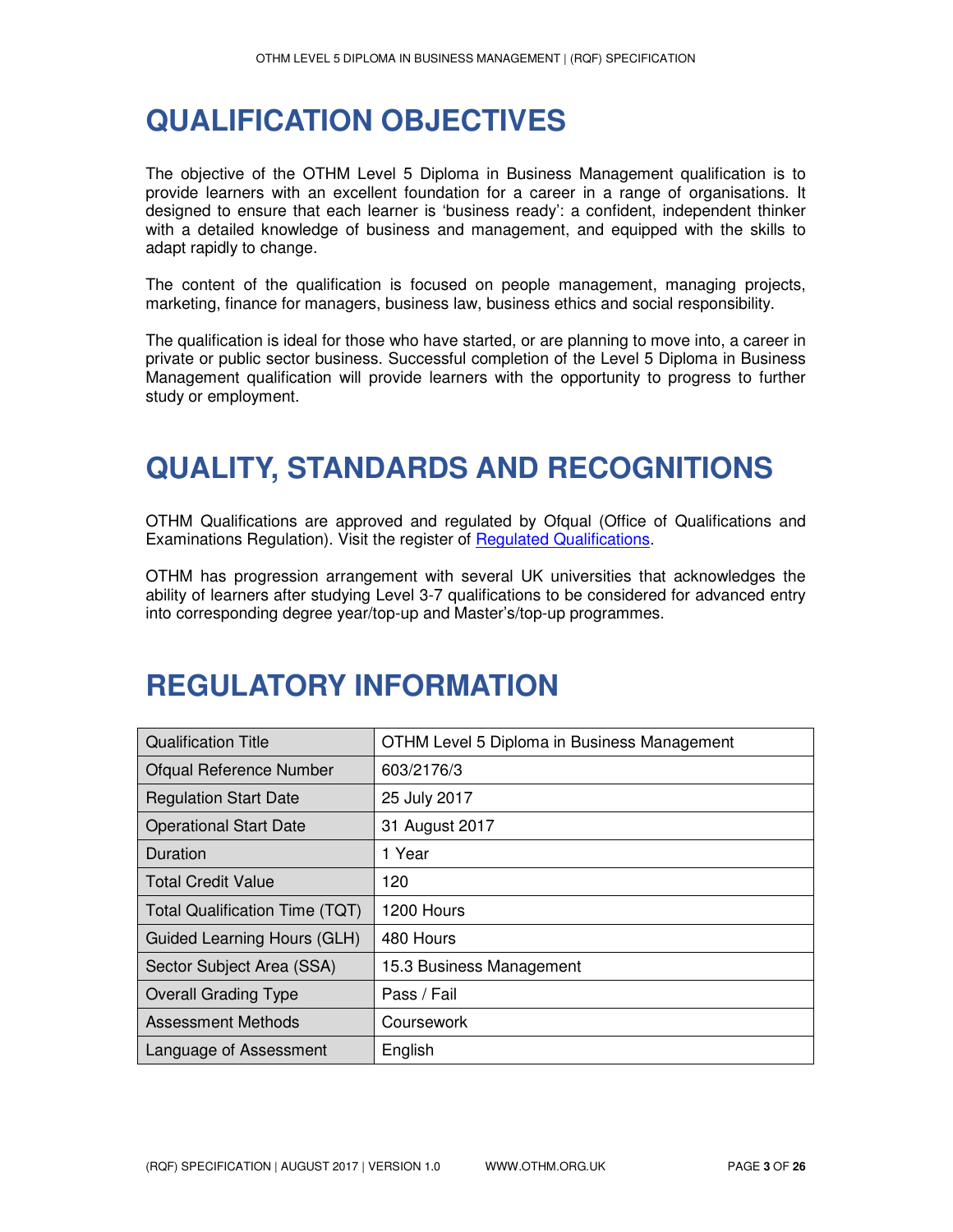# **EQUIVALENCES**

OTHM qualifications at RQF Level 5 represent practical knowledge, skills, capabilities and competences that are assessed in academic terms as being equivalent to Foundation Degrees, Higher National Diploma (HND) and Year 2 of a three-year UK Bachelor's degree.

# **QUALIFICATION STRUCTURE**

The OTHM Level 5 Diploma in Business Management consists of 6 mandatory units for a combined total of 120 credits, 1200 hours Total Qualification Time (TQT) and 480 Guided Learning Hours (GLH) for the completed qualification.

| Unit Ref. No. | Unit title                     | <b>Credit</b> | <b>GLH</b> | TQT |
|---------------|--------------------------------|---------------|------------|-----|
| J/616/3021    | Human Resource Management      | 20            | 80         | 200 |
| K/616/3027    | <b>Project Management</b>      | 20            | 80         | 200 |
| K/616/3030    | <b>Strategic Marketing</b>     | 20            | 80         | 200 |
| T/616/3032    | <b>Accounting for Managers</b> | 20            | 80         | 200 |
| F/616/3034    | <b>Business Law</b>            | 20            | 80         | 200 |
| L/616/3036    | <b>Business Ethics</b>         | 20            | 80         | 200 |

# **DEFINITIONS**

**Total Qualification Time (TQT)** is the number of notional hours which represents an estimate of the total amount of time that could reasonably be expected to be required in order for a Learner to achieve and demonstrate the achievement of the level of attainment necessary for the award of a qualification.

*Total Qualification Time is comprised of the following two elements –* 

- *a) the number of hours which an awarding organisation has assigned to a qualification for Guided Learning, and*
- *b) an estimate of the number of hours a Learner will reasonably be likely to spend in preparation, study or any other form of participation in education or training, including assessment, which takes place as directed by – but, unlike Guided Learning, not under the Immediate Guidance or Supervision of – a lecturer, supervisor, tutor or other appropriate provider of education or training.*

*(Ofqual 15/5775 September 2015)* 

**Guided Learning Hours (GLH)** is defined as the hours that a teacher, lecturer or other member of staff is available to provide immediate teaching support or supervision to a student working towards a qualification.

**Credit value** is defined as being the number of credits that may be awarded to a Learner for the successful achievement of the learning outcomes of a unit. One credit is equal to 10 hours of TQT.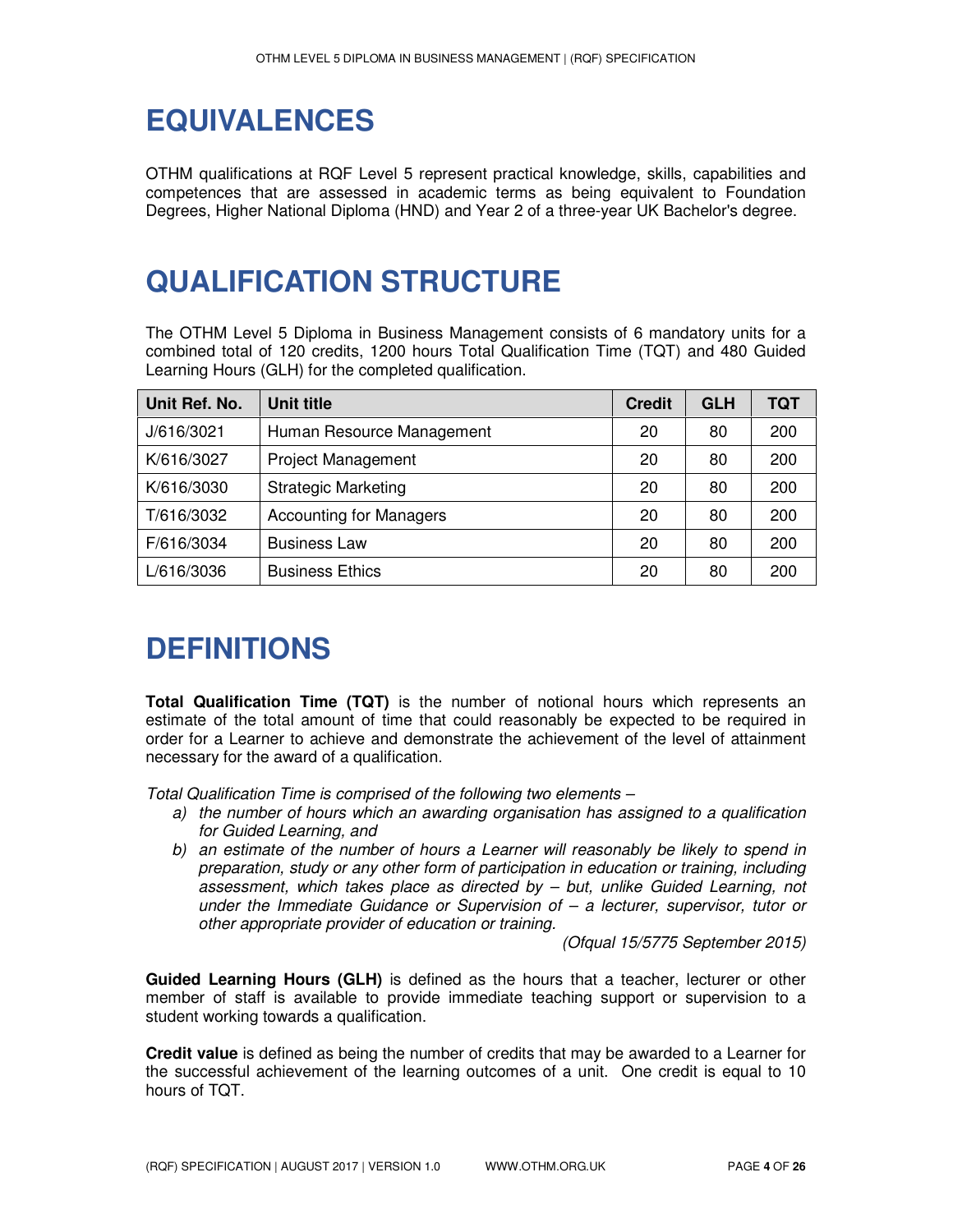# **ENTRY REQUIREMENTS**

For entry onto the OTHM Level 5 Diploma in Business Management qualification, learners must possess:

- Relevant NQF/QCF/RQF Level 4 Diploma or equivalent
- Mature learners (over 21) with management experience (learners must check with the delivery centre regarding this experience prior to registering for the programme)
- Learner must be 18 years or older at the beginning of the course
- **English requirements:** If a learner is not from a majority English-speaking country must provide evidence of English language competency. For more information visit English Language Expectations page.

# **PROGRESSION**

Successful completion of Level 5 Diploma in Business Management provides learners the opportunity for a wide range of academic progressions including OTHM Level 6 Diploma in Business Management. As this qualification is approved and regulated by Ofqual (Office of the Qualifications and Examinations Regulation), learners are eligible to gain direct entry into Final year of a three-year UK Bachelor's degree. For more information visit University **Progressions** page.

# **DELIVERY OF OTHM QUALIFICATIONS**

OTHM do not specify the mode of delivery for its qualifications, therefore OTHM Centres are free to deliver this qualification using any mode of delivery that meets the needs of their Learners. However, OTHM Centres should consider the Learners' complete learning experience when designing the delivery of programmes.

OTHM Centres must ensure that the chosen mode of delivery does not unlawfully or unfairly discriminate, whether directly or indirectly, and that equality of opportunity is promoted. Where it is reasonable and practicable to do so, it will take steps to address identified inequalities or barriers that may arise.

Guided Learning Hours (GLH) which are listed in each unit gives the Centres the number of hours of teacher-supervised or direct study time likely to be required to teach that unit.

# **ASSESSMENT AND VERIFICATION**

All units within this qualification are internally assessed by the centre and externally verified by OTHM. The qualifications are criterion referenced, based on the achievement of all the specified learning outcomes.

To achieve a 'pass' for a unit, learners must provide evidence to demonstrate that they have fulfilled all the learning outcomes and meet the standards specified by all assessment criteria. Judgement that the learners have successfully fulfilled the assessment criteria is made by the Assessor.

The Assessor should provide an audit trail showing how the judgement of the learners' overall achievement has been arrived at.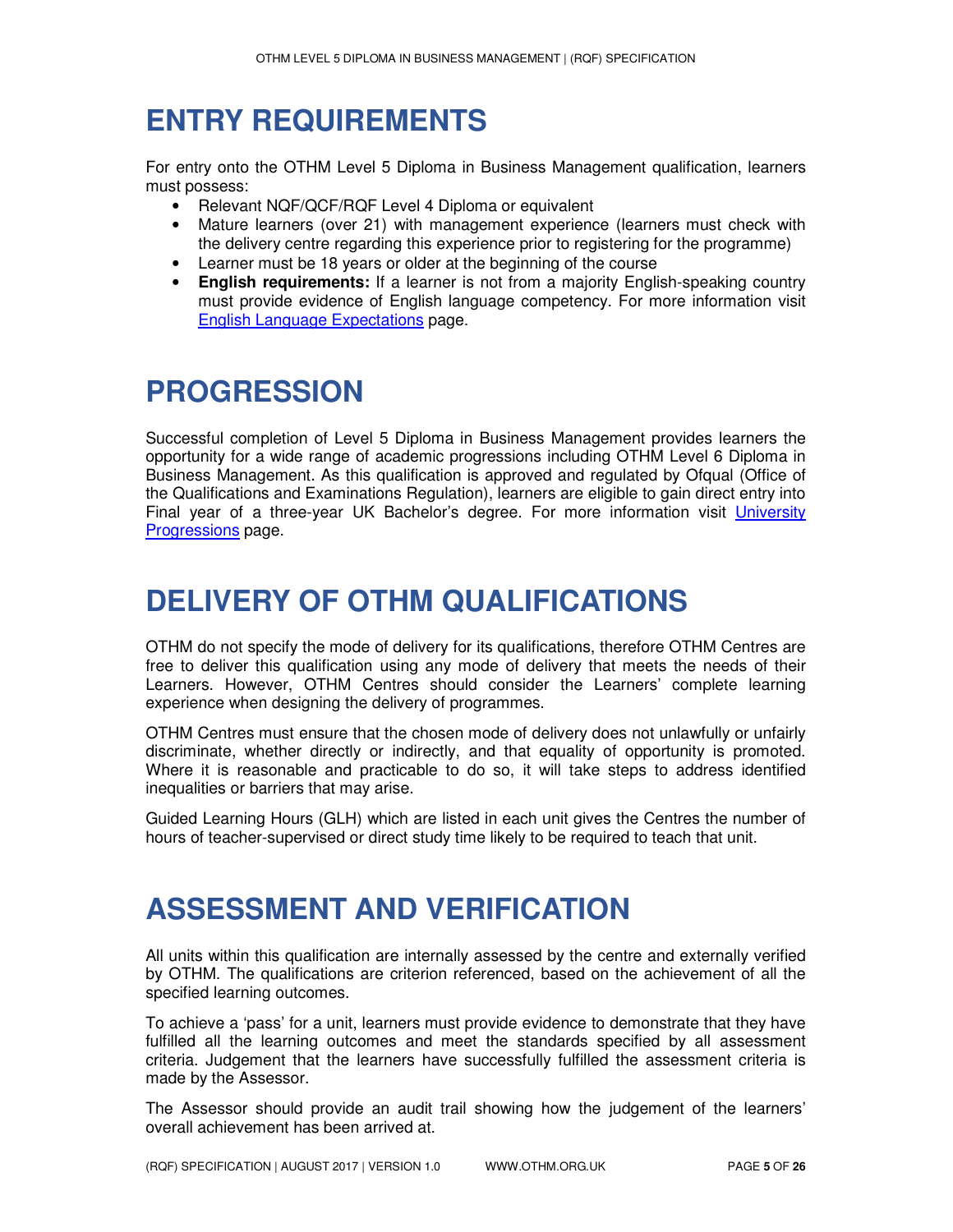# **RECOGNITION OF PRIOR LEARNING AND ACHIEVEMENT**

Recognition of Prior Learning (RPL) is a method of assessment that considers whether learners can demonstrate that they can meet the assessment requirements for a unit through knowledge, understanding or skills they already possess and do not need to develop through a course of learning.

RPL policies and procedures have been developed over time, which has led to the use of a number of terms to describe the process. Among the most common are:

- Accreditation of Prior Learning (APL)
- Accreditation of Prior Experiential Learning (APEL)
- Accreditation of Prior Achievement (APA)
- Accreditation of Prior Learning and Achievement (APLA)

All evidence must be evaluated with reference to the stipulated learning outcomes and assessment criteria against the respective unit(s). The assessor must be satisfied that the evidence produced by the learner meets the assessment standard established by the learning outcome and its related assessment criteria at that particular level.

Most often RPL will be used for units. It is not acceptable to claim for an entire qualification through RPL. Where evidence is assessed to be only sufficient to cover one or more learning outcomes, or to partly meet the need of a learning outcome, then additional assessment methods should be used to generate sufficient evidence to be able to award the learning outcome(s) for the whole unit. This may include a combination of units where applicable.

### **EQUALITY AND DIVERSITY**

OTHM Qualifications has adopted a policy of providing equal opportunities for its learners, staff, applicants and others involved in its work. One aspect of this policy is its intention to prevent, as far as possible, the harassment of one person by another, whether on the basis of gender, sexual orientation, sexuality, race or ethnic origin, religion, disability, or any other personal attributes or views held. The qualification is expressly designed to support equality of opportunity and widening access to HE to all who can benefit from it, and it will operate on an inclusive and supportive basis to and for all learners.

# **CONTACT DETAILS**

OTHM Qualifications

Regus House, Victory Way, Crossways Business Park, Dartford, Kent DA2 6QD United Kingdom

Tel : +44(0)20 7118 4243 Email : info@othm.org.uk Website : www.othm.org.uk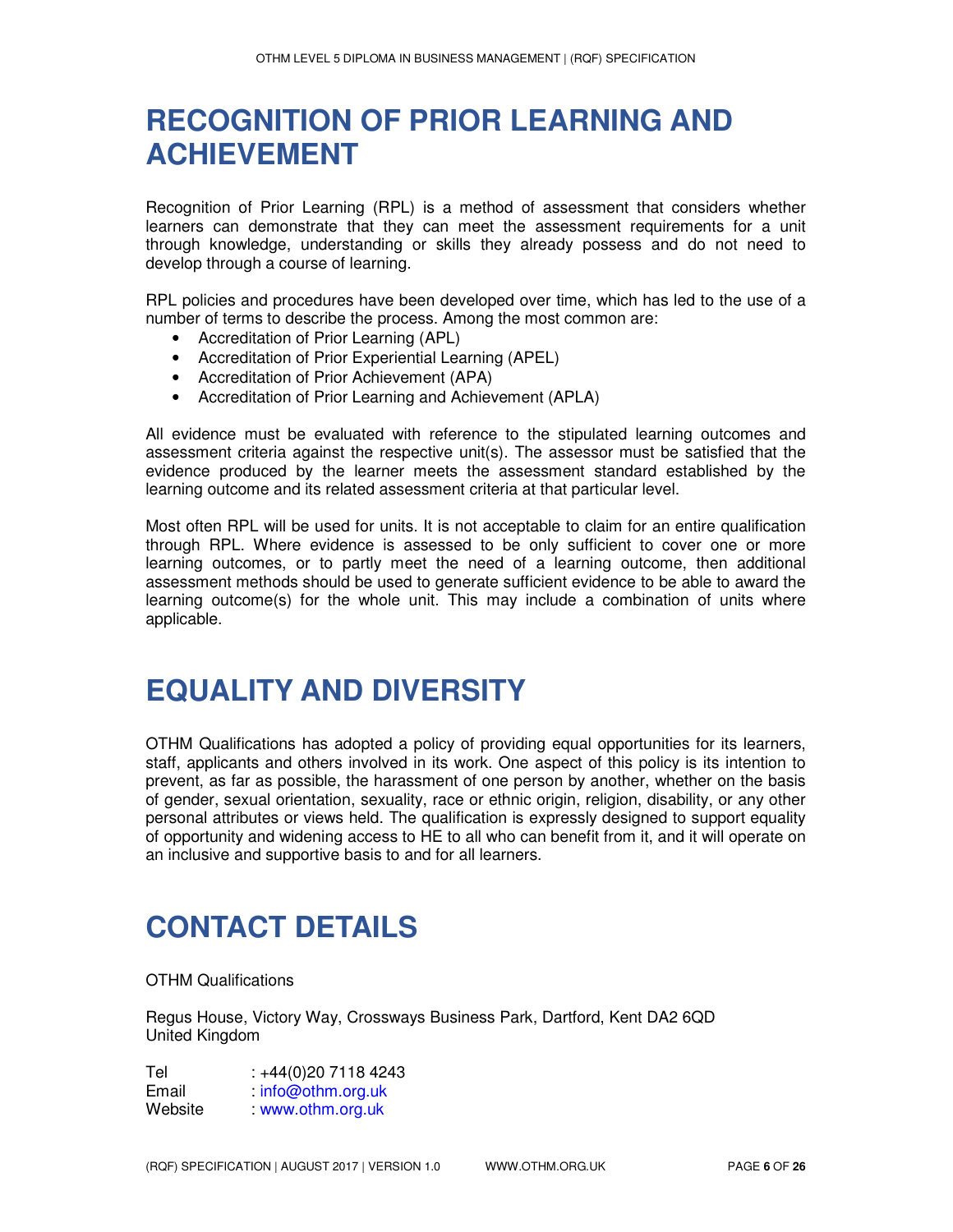# **UNIT SPECIFICATIONS**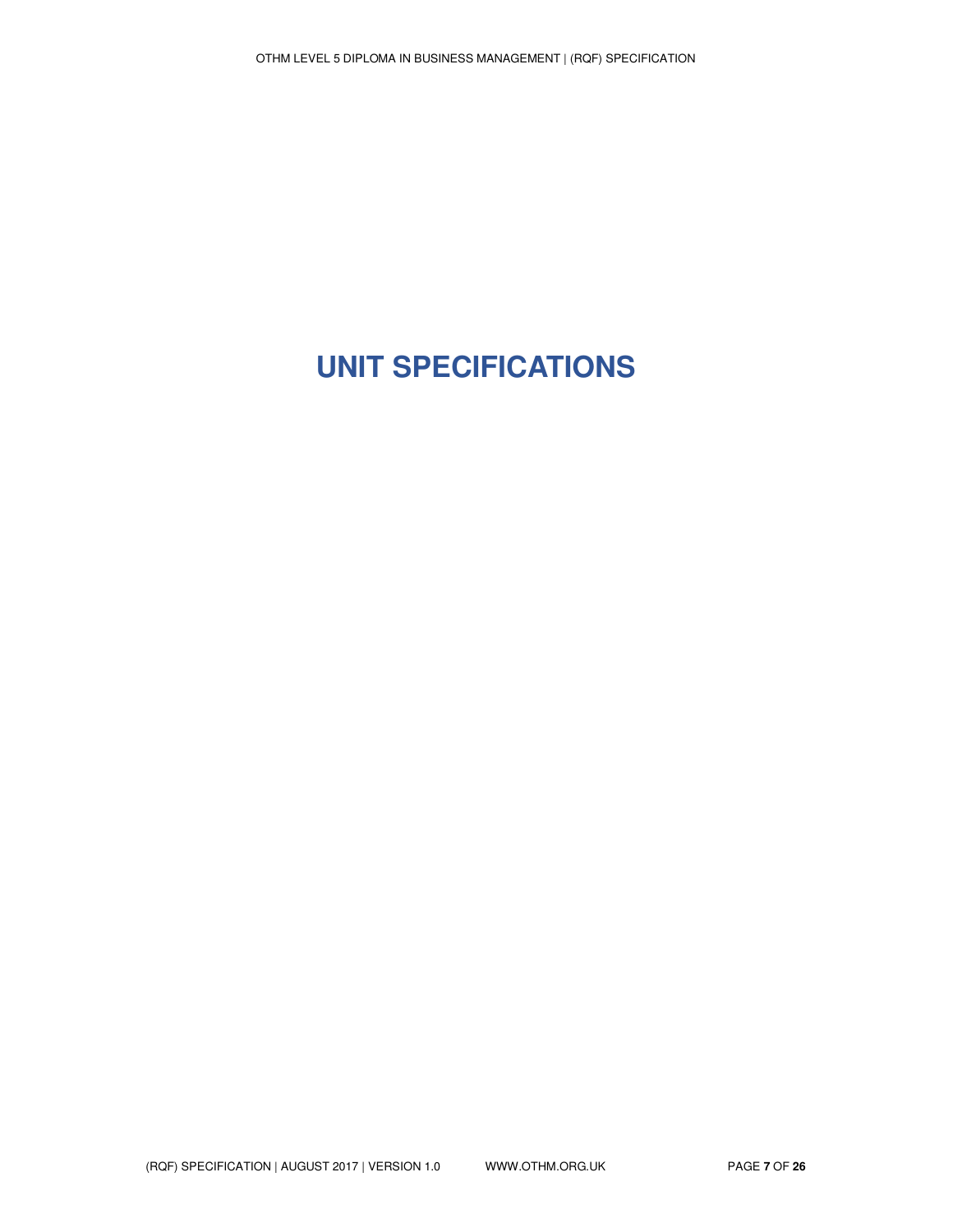### **UNIT 01: HUMAN RESOURCE MANAGEMENT**

| Unit Reference Number          | J/616/3021                |
|--------------------------------|---------------------------|
| <b>Unit Title</b>              | Human Resource Management |
| Unit Level                     | 5                         |
| Total Qualification Time (TQT) | 200 Hours                 |
| Guided Learning Hours (GLH)    | 80 Hours                  |
| Number of Credits              | 20                        |
| Mandatory / Optional           | Mandatory                 |
| Unit Grading Structure         | Pass / Fail               |

### **Unit Aims**

The aim of this unit is to introduce learners to Human Resource theory and skills that underpin Human Resource Management (HRM) practices through a range of case studies.

### **Learning Outcomes and Assessment Criteria**

| Learning Outcome - |                                                                                  | <b>Assessment Criterion -</b> |                                                                                                        |  |  |
|--------------------|----------------------------------------------------------------------------------|-------------------------------|--------------------------------------------------------------------------------------------------------|--|--|
|                    | The learner will:                                                                |                               | The learner can:                                                                                       |  |  |
| 1                  | Understand the nature and<br>scope of HRM.                                       | 1.2                           | Assess the functions of human resource<br>management in contributing to organisational<br>performance. |  |  |
|                    |                                                                                  | 1.1                           | Distinguish between personnel management and<br>human resource management.                             |  |  |
|                    |                                                                                  | 1.3                           | Evaluate the role and responsibilities of human<br>resource managers.                                  |  |  |
| $\overline{2}$     | Understand the pivotal<br>areas of HRM in a range<br>of organisational contexts. | 2.1                           | Evaluate the importance of human resource<br>planning in organisations.                                |  |  |
|                    |                                                                                  | 2.2                           | Summarise the stages involved in planning human<br>resource requirements.                              |  |  |
|                    |                                                                                  | 2.3                           | Evaluate the effectiveness of recruitment and<br>selection techniques.                                 |  |  |
| 3                  | Understand methods to<br>address performance and                                 |                               | Assess the effectiveness of different reward<br>management strategies.                                 |  |  |
|                    | reward issues.                                                                   | 3.2                           | Critically appraise methods organisations use to<br>monitor employee performance.                      |  |  |
|                    |                                                                                  | 3.3                           | Evaluate the process of job evaluation and other<br>factors determining pay.                           |  |  |
| 4                  | Understand contemporary<br>issues affecting human<br>resource management.        | 4.1                           | Analyse contemporary issues affecting human<br>resource management.                                    |  |  |
|                    |                                                                                  | 4.2                           | Evaluate the impact of the legal and regulatory<br>framework on human resource management.             |  |  |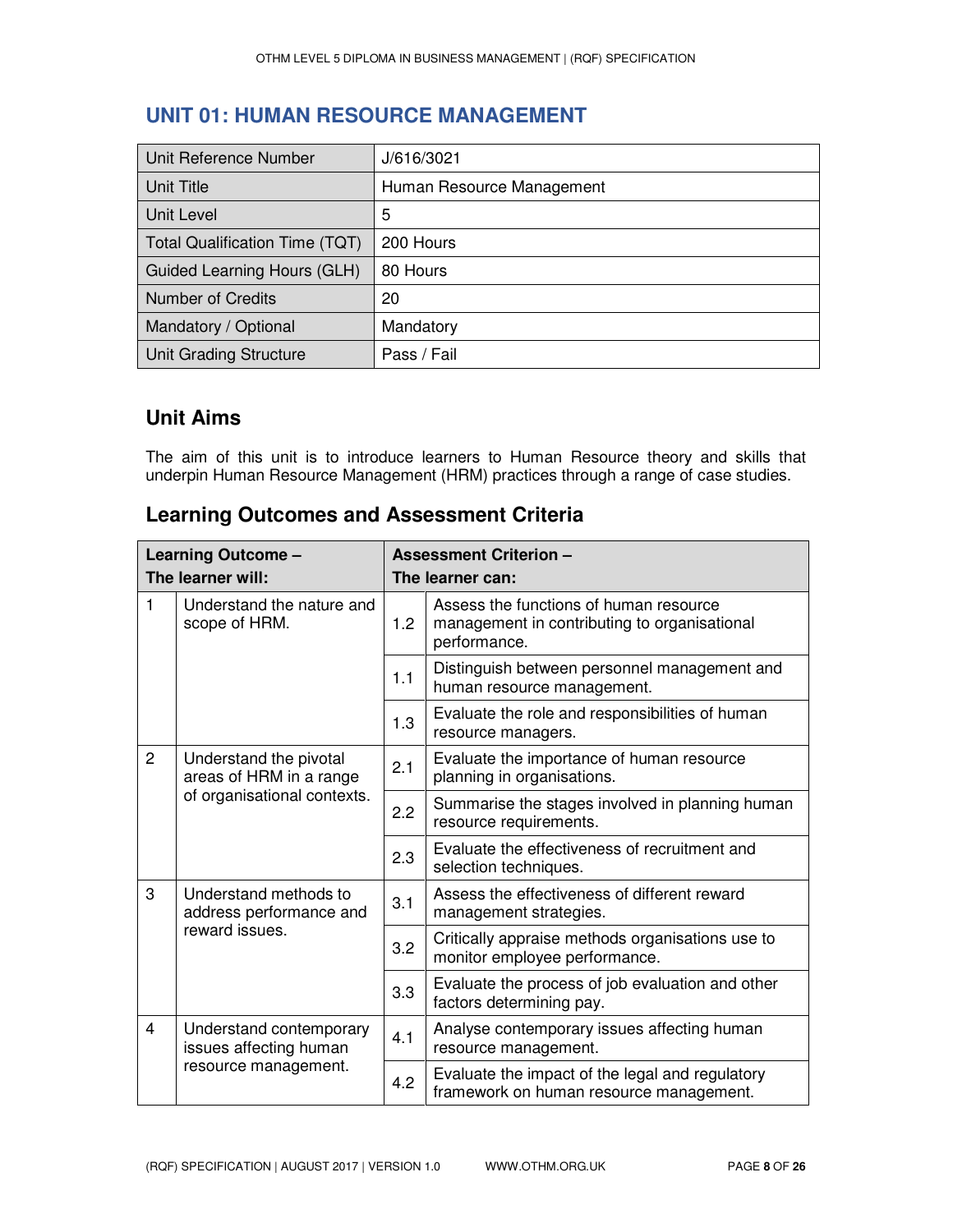| <b>Topic</b>                                                                                   | <b>Course Coverage</b>                                                                                                                                                                                                                                                                                                                                                                                                                                                                                                                                                                                                                                                                                                                                                                                                                                                                               |
|------------------------------------------------------------------------------------------------|------------------------------------------------------------------------------------------------------------------------------------------------------------------------------------------------------------------------------------------------------------------------------------------------------------------------------------------------------------------------------------------------------------------------------------------------------------------------------------------------------------------------------------------------------------------------------------------------------------------------------------------------------------------------------------------------------------------------------------------------------------------------------------------------------------------------------------------------------------------------------------------------------|
| <b>Learning Outcome 1</b><br>Human resource<br>management function                             | Personnel management and human resource<br>$\bullet$<br>management: development of personnel management;<br>change in contexts leading to human resource<br>management tasks (selection, recruitment, payroll<br>administration, employee motivation, reward<br>management, employment termination); training and<br>development; performance management (planning,<br>monitoring, recording) employee relations; working in<br>partnership with functional areas; involvement of line<br>managers                                                                                                                                                                                                                                                                                                                                                                                                   |
| <b>Learning Outcome 2</b><br>Different perspectives of<br>human resource<br>management         | 'Soft' and 'hard' human resource management, models<br>$\bullet$<br>of Guest and Storey, differences between HRM and IR<br>and personnel practices; strategic approaches to HRM                                                                                                                                                                                                                                                                                                                                                                                                                                                                                                                                                                                                                                                                                                                      |
| <b>Learning Outcomes 3 and</b><br>4<br>Performance management<br>Health and safety legislation | The role, purpose and types of appraisal, 360-degree<br>$\bullet$<br>feedback, the skills of carrying out appraisals and giving<br>feedback, the link of appraisals to reward management<br>Counselling and employee welfare: the traditional welfare<br>$\bullet$<br>function – occupational health practices and policies, the<br>management of ill health at work, costs and<br>absenteeism, accidents at work (statistics), ergonomics,<br>alcohol and drug abuse, HIV and AIDS, stress and stress<br>management, workplace counselling<br>Health and Safety at Work Act (1974) and the role of the<br>٠<br>Health and Safety Commission, European Community<br>Directives e.g. Working Time Regulations (1998), Fair<br>Work Act (2009)<br>Other topical issues: e-recruitment, e-learning, flexible<br>$\bullet$<br>benefits, work-life balance, employee voice, changes to<br>pension schemes |
| <b>Learning Outcomes 3 and</b><br>4<br>Employee motivation and<br>reward management            | Motivation: theories of motivation e.g. F Taylor, E Mayo,<br>$\bullet$<br>A Maslow, F Herzberg, D McGregor, D McClelland, V<br>Vroom; relationship between motivation theories and<br>reward; employee involvement techniques; membership<br>of work groups board, works councils, quality circles,<br>intra-organisational groups (transnational, national, site<br>specific); devolved authority and responsibility; open<br>communications; organisational culture<br>Reward management: job evaluation; factors determining<br>٠<br>pay, reward systems; pay; performance-related pay;<br>pension schemes; profit sharing; employee share<br>options;                                                                                                                                                                                                                                            |
| <b>Learning Outcomes 1 and</b><br>4<br><b>Employment Legislation</b>                           | Employment legislation: Sex Discrimination Act 1975;<br>$\bullet$<br>Equality Act 2010; European Working Time Directive;<br>Employment Relations Act 1999; Data Protection Act<br>1998; Employment Rights (Dispute Resolution) Act 1998;<br>Role of Employment Tribunals                                                                                                                                                                                                                                                                                                                                                                                                                                                                                                                                                                                                                             |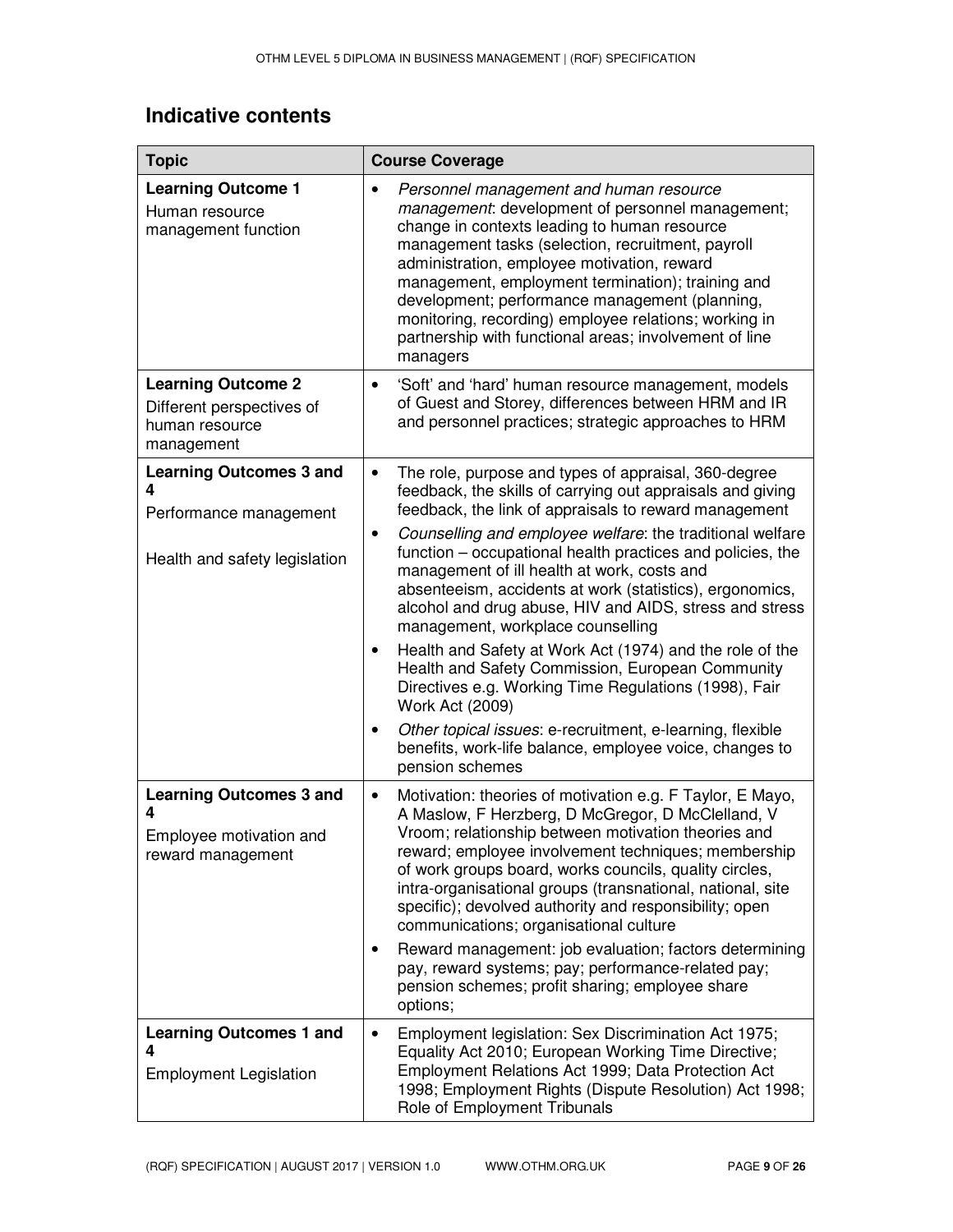#### **Assessment**

To achieve a 'pass' for this unit, learners must provide evidence to demonstrate that they have fulfilled all the learning outcomes and meet the standards specified by all assessment criteria.

| <b>Learning Outcomes</b> | <b>Assessment criteria</b> | <b>Assessment type</b> | <b>Word count</b> |
|--------------------------|----------------------------|------------------------|-------------------|
| to be met                | covered                    |                        | (approx. length)  |
| All 1 to 4               | All ACs under LO 1 to 4    | Coursework             | 3000 words        |

#### **Indicative Reading list**

Avery, G. (2004) *Understanding Leadership.* London: Sage

Bratton, J., Grint, K. and Nelson, D. L. (2005) *Organizational Leadership.* New York: Thomson South Western.

Brooks, I. (2009) *Organisational Behaviour: Individuals, Groups, and Organisations.* Harlow: FT Prentice Hall.

Gill, R. (2006) *Theory and Practice of Leadership.* London: Sage. Gold. J., Thorpe, R. and Mumford, A. (2010) *Leadership and Management Development.* 5<sup>th</sup> Edition. CIPD

Mabey, C. and Finch-Lees, T. (2008) *Management and Leadership Development.* London: Sage.

Marchington, M. and Wilkinson, A**. (**2008) *People Management and Development: Human Resource Management at Work.* London: CIPD

Redman, T. and Wilkinson, A**. (**2009) *Contemporary Human Resource Management: Text and Cases*. 3rd Edition. Harlow: Pearson, Financial Times Press

Storey, J. (2004) *Leadership in Organisations; Current Issues and Key Trends*. London: Rutledge. Times/Prentice Hall.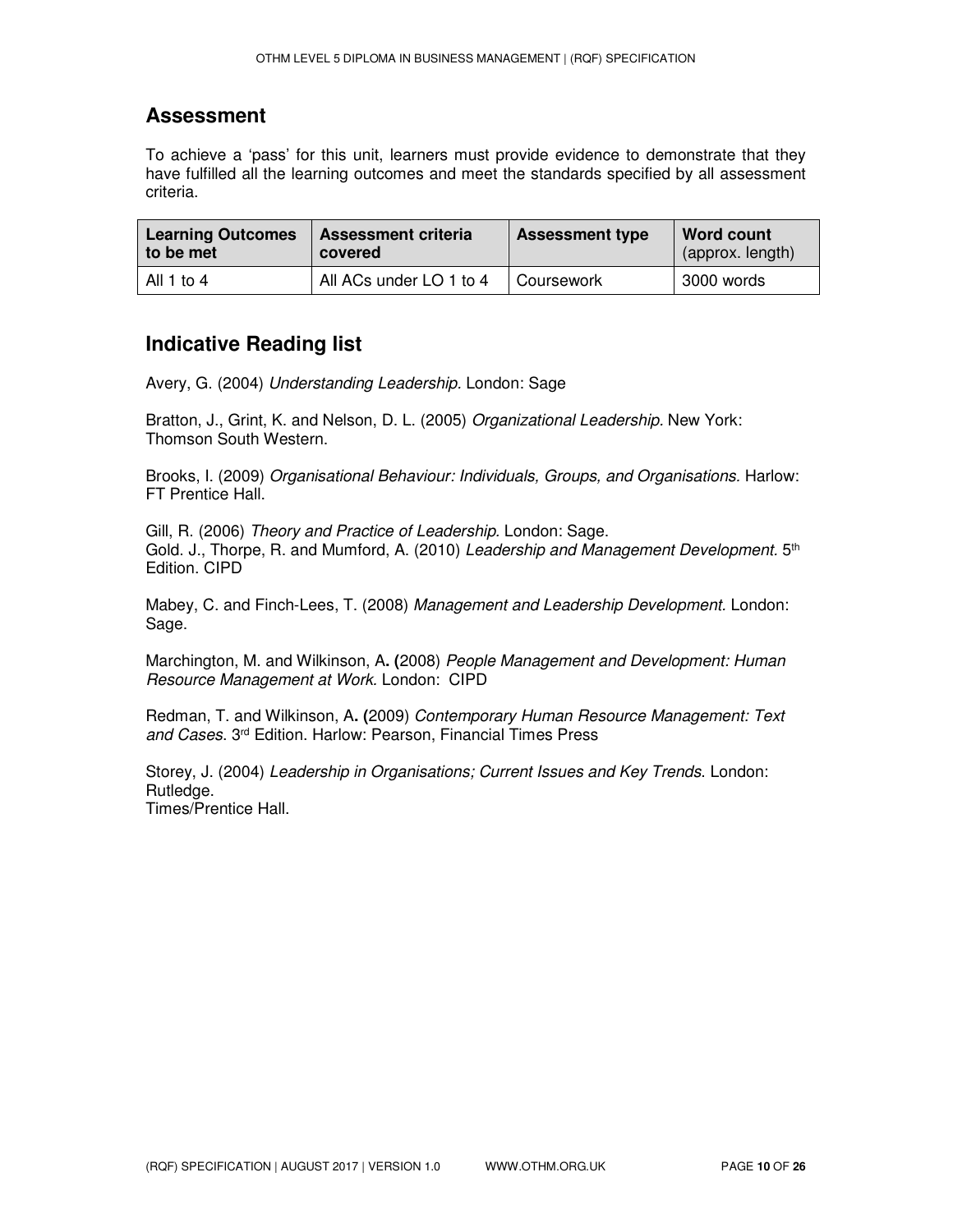### **UNIT 02: PROJECT MANAGEMENT**

| Unit Reference Number              | K/616/3027         |
|------------------------------------|--------------------|
| <b>Unit Title</b>                  | Project Management |
| Unit Level                         | 5                  |
| Total Qualification Time (TQT)     | 200 Hours          |
| <b>Guided Learning Hours (GLH)</b> | 80 Hours           |
| Number of Credits                  | 20                 |
| Mandatory / Optional               | Mandatory          |
| Unit Grading Structure             | Pass / Fail        |

#### **Unit Aims**

The aim of this unit is to develop learners' understanding and skills relating to the project management principles, methodologies, tools and techniques that are used in business.

### **Learning Outcomes and Assessment Criteria**

| Learning Outcome -                  |                                                                                                                  | <b>Assessment Criterion -</b> |                                                                                          |  |
|-------------------------------------|------------------------------------------------------------------------------------------------------------------|-------------------------------|------------------------------------------------------------------------------------------|--|
| The learner will:                   |                                                                                                                  | The learner can:              |                                                                                          |  |
| 1                                   | Be able to plan the<br>requirements for a project and<br>estimate the resources<br>necessary for its completion. | 1.1                           | Determine projects required from an appraisal of<br>business objectives.                 |  |
|                                     |                                                                                                                  | 1.2                           | Produce project sub-divisions and high-level<br>estimates of time                        |  |
|                                     |                                                                                                                  | 1.3                           | Evaluate a project methodology suitable for the<br>specific project.                     |  |
|                                     |                                                                                                                  | 1.4                           | Assess the feasibility of a proposed project.                                            |  |
| $\overline{2}$                      | Be able to devise a project<br>plan using relevant project<br>management tools and<br>models.                    | 2.1                           | Devise a structure for the management and<br>execution of the project.                   |  |
|                                     |                                                                                                                  | 2.2                           | Define the roles and responsibilities of the<br>project manager and team members.        |  |
|                                     |                                                                                                                  | 2.3                           | Prepare a detailed project plan.                                                         |  |
| 3<br>Be able to monitor and control |                                                                                                                  | 3.1                           | Assess suitable project team structures.                                                 |  |
|                                     | a project to completion.                                                                                         | 3.2                           | Design quality management processes to be<br>used in a project.                          |  |
|                                     |                                                                                                                  | 3.3                           | Design procedures for managing project change<br>proposals.                              |  |
|                                     |                                                                                                                  | 3.4                           | Design systems for monitoring and appraising<br>the status of a project.                 |  |
| 4                                   | Be able to apply project<br>management techniques and                                                            | 4.1                           | Design control systems to manage challenges<br>arising during the execution of projects. |  |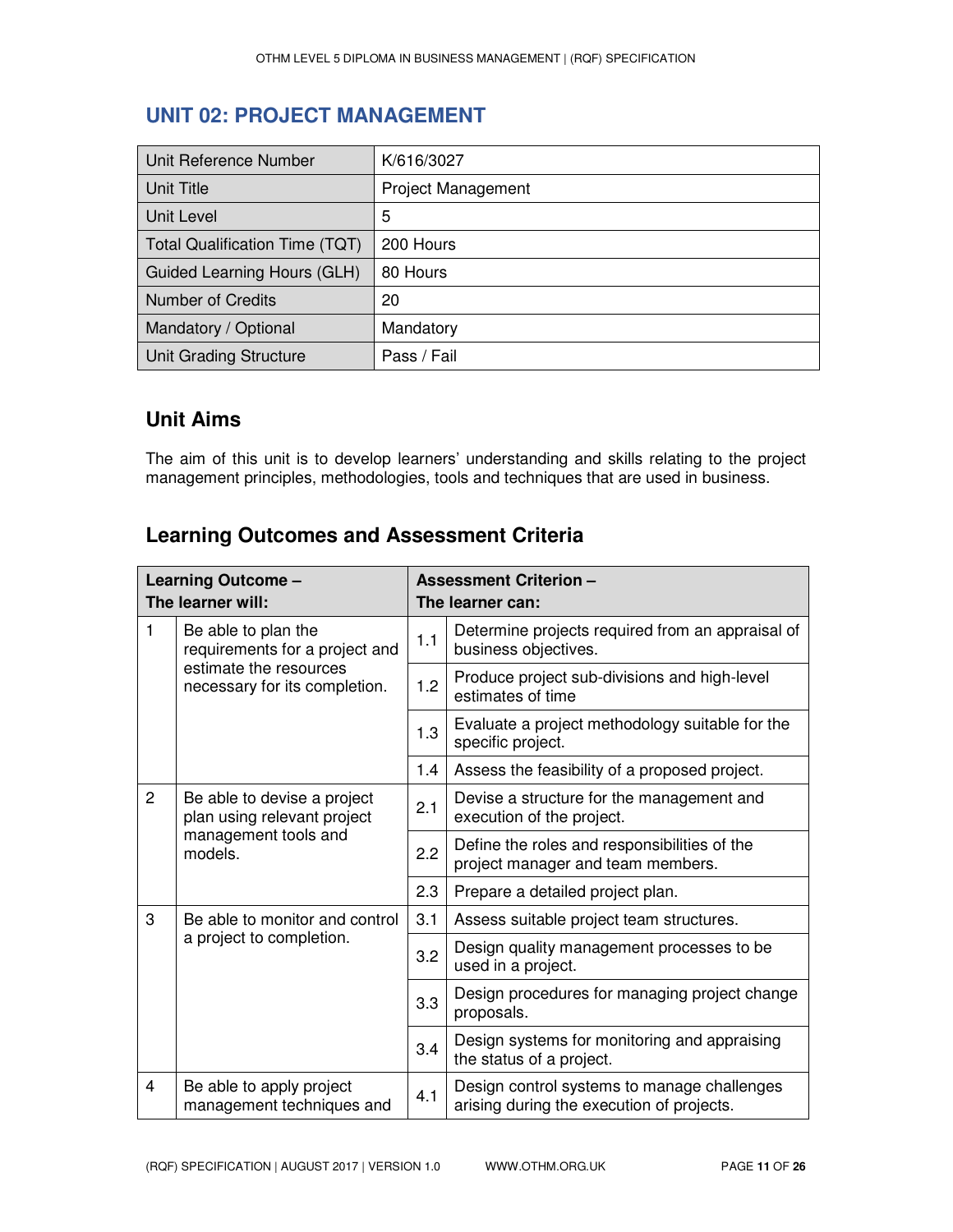| skills to a project application. |  | 4.2 | Determine issues and risks likely to be<br>encountered in the final stages of a project. |
|----------------------------------|--|-----|------------------------------------------------------------------------------------------|
|                                  |  | 4.3 | Assess the necessary project tasks to be<br>completed in the final stages of a project.  |

| <b>Topic</b>                                                                           | <b>Course Coverage</b>                                                                                                                                                                                                                                                                                                                                                           |  |  |
|----------------------------------------------------------------------------------------|----------------------------------------------------------------------------------------------------------------------------------------------------------------------------------------------------------------------------------------------------------------------------------------------------------------------------------------------------------------------------------|--|--|
| <b>Learning Outcomes 1 and 2</b><br>Project initiation, methodology<br>and feasibility | Analysing business needs, reviewing operations and<br>$\bullet$<br>procedures, alternative project cost-benefit analyses,<br>project sub-division: work breakdown, identifying time<br>scales, identifying resources, project budgeting,<br>reporting and accountability                                                                                                         |  |  |
|                                                                                        | Review of appropriate models for project management<br>$\bullet$<br>e.g. traditional approach, PRINCE2, critical change<br>approach or event change approach                                                                                                                                                                                                                     |  |  |
|                                                                                        | Identifying risk, impact analysis, risk<br>$\bullet$<br>management/planning, review cost-benefit and risk<br>equation for projects.                                                                                                                                                                                                                                              |  |  |
| <b>Learning Outcomes 2 and 3</b><br>Project management framework<br>and plan           | Traditional approach, critical change approach, event<br>$\bullet$<br>change approach or proprietary/ formalised<br>approaches e.g. PRINCE                                                                                                                                                                                                                                       |  |  |
|                                                                                        | Role of Project Manager: managing team and<br>$\bullet$<br>stakeholders, setting schedule, budget and timing,<br>developing the project plan, managing project risks,<br>interfaces with other projects                                                                                                                                                                          |  |  |
|                                                                                        | Value proposition, accountability, deliverables,<br>$\bullet$<br>responsibilities, resource allocations, timeline,<br>milestones, critical path                                                                                                                                                                                                                                  |  |  |
| <b>Learning Outcomes 2 and 3</b><br>Monitoring and control                             | Status and plan documentation and regular monitoring<br>$\bullet$<br>meetings, defining responsibilities and accountability,<br>communications, traceability and audit trails,<br>formalized frameworks and stages                                                                                                                                                               |  |  |
|                                                                                        | Project creep, gaps in the scope or accountability of<br>$\bullet$<br>the project, delays, planning errors, other resource<br>deficits                                                                                                                                                                                                                                           |  |  |
|                                                                                        | Role of Project Manager and Sponsor, constructive<br>$\bullet$<br>vs. destructive conflicts, compromise, skill<br>complementarities, goal congruence                                                                                                                                                                                                                             |  |  |
| <b>Learning Outcomes 3 and 4</b><br>Project evaluation and closure                     | Lack of ownership, communication failures, lack of<br>$\bullet$<br>employee empowerment, formal evaluation of project<br>and team performance, document learning points for<br>future, assess success factors, post-implementation<br>report, sign off on deliverables, hand over/archive<br>documentation, contract closures, closing out financial<br>accounts, reassign team. |  |  |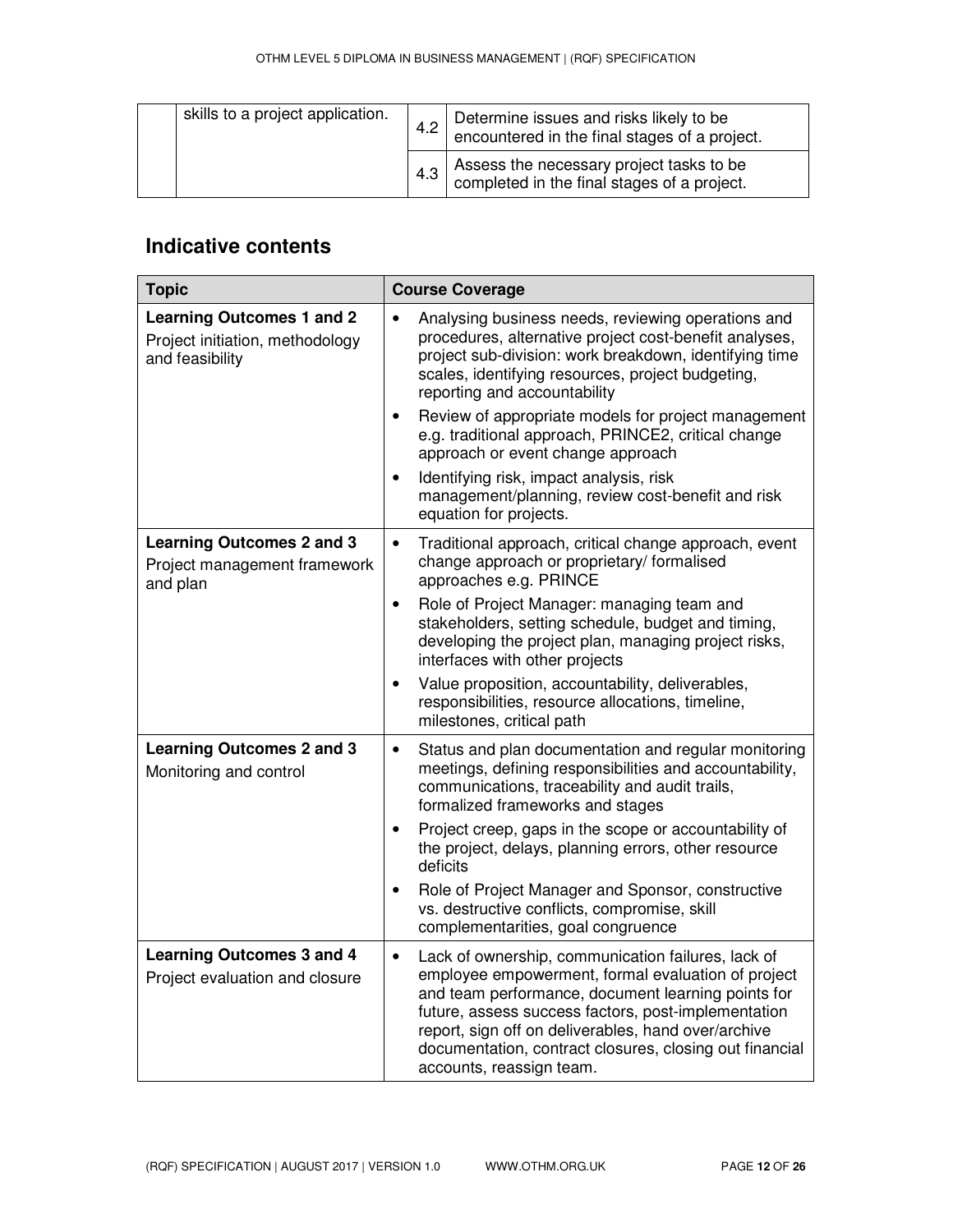#### **Assessment**

To achieve a 'pass' for this unit, learners must provide evidence to demonstrate that they have fulfilled all the learning outcomes and meet the standards specified by all assessment criteria.

| <b>Learning Outcomes</b> | <b>Assessment criteria</b>                 | <b>Assessment type</b>                          | <b>Word count</b> |
|--------------------------|--------------------------------------------|-------------------------------------------------|-------------------|
| to be met                | covered                                    |                                                 | (approx. length)  |
| All 1 to 4               | All ACs under LO 1 to 4   Coursework- Case | study based Project<br><b>Management Report</b> | 3000 words        |

#### **Indicative Reading list**

Burke R, (2006) *Project Management, Planning and Control Techniques*. 5th Edition. New Jersey: Wiley

Field, M. and Keller, L. (1997) *Project Management.* London: Thomson Learning

Lock, D. (2007) *Project Management.* 9th edition. Hampshire, England: Gower

Newton, R. (2016) *Project Management Step by Step: How to plan and manage a highly successful project.* Harlow: Pearson Education Ltd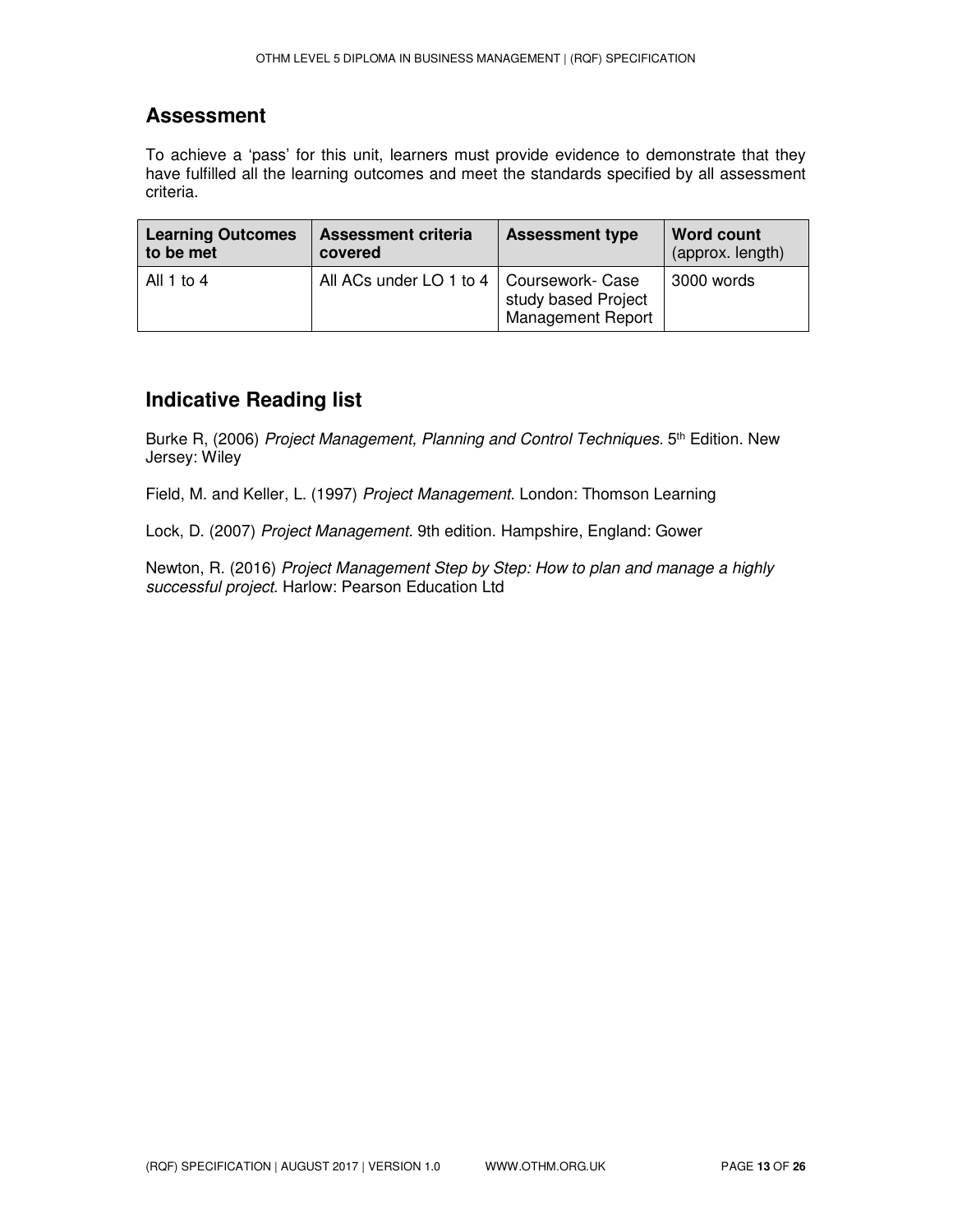### **UNIT 03: STRATEGIC MARKETING**

| Unit Reference Number          | K/616/3030                 |
|--------------------------------|----------------------------|
| <b>Unit Title</b>              | <b>Strategic Marketing</b> |
| <b>Unit Level</b>              | 5                          |
| Total Qualification Time (TQT) | 200 Hours                  |
| Guided Learning Hours (GLH)    | 80 Hours                   |
| Number of Credits              | 20                         |
| Mandatory / Optional           | Mandatory                  |
| Unit Grading Structure         | Pass / Fail                |

#### **Unit Aims**

The aim of this unit is to provide learners with a detailed understanding of the marketing planning process and to apply these principles to a variety of business contexts. The unit also provides a comprehensive understanding of environmental analysis and how this can lead to the development of appropriate objectives and strategies to enhance operational marketing performance.

| Learning Outcome -<br>The learner will: |                                                            |     | <b>Assessment Criterion -</b><br>The learner can:                                                 |
|-----------------------------------------|------------------------------------------------------------|-----|---------------------------------------------------------------------------------------------------|
| 1                                       | Understand the principles of<br>marketing and its role in  | 1.1 | Evaluate the role of marketing in an<br>organisation.                                             |
|                                         | business practice.                                         | 1.2 | Analyse the relationship between corporate<br>strategy and marketing strategy.                    |
|                                         |                                                            | 1.3 | Explain how marketing strategy is developed.                                                      |
| $\overline{2}$                          | Be able to evaluate<br>approaches to marketing             | 2.1 | Evaluate various approaches to internal<br>environmental analysis.                                |
| analysis.                               |                                                            | 2.2 | Evaluate various approaches to external<br>environmental analysis.                                |
|                                         |                                                            | 2.3 | Explain how internal and external analyses can<br>be integrated to devise strategic alternatives. |
| 3                                       | Be able to apply strategic<br>marketing decisions and      |     | Justify decisions and choices to be made at a<br>corporate level.                                 |
|                                         | choices.                                                   | 3.2 | Assess how these decisions influence marketing<br>at business unit and functional level.          |
|                                         |                                                            | 3.3 | Evaluate approaches to competitive positioning<br>of businesses.                                  |
| $\overline{4}$                          | Be able to evaluate the use of<br>marketing strategies for | 4.1 | Summarise a range of strategies that can<br>contribute to competitive advantage.                  |
| competitive advantage.                  |                                                            | 4.2 | Assess marketing strategies, their application                                                    |

#### **Learning Outcomes and Assessment Criteria**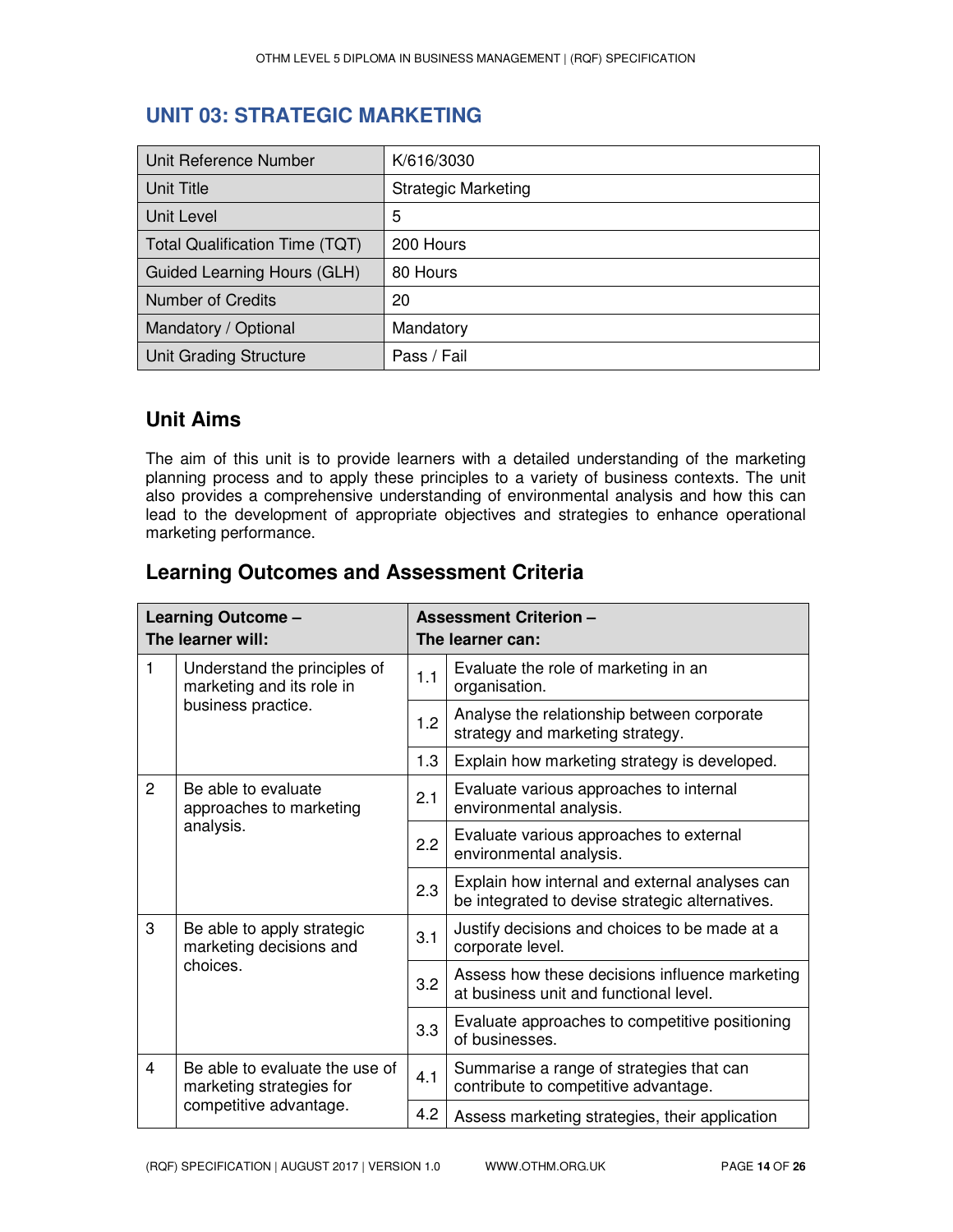|     | and implementation for an organisation.               |
|-----|-------------------------------------------------------|
| 4.3 | Evaluate marketing strategies for an<br>organisation. |

| <b>Topic</b>                                                                 | <b>Course Coverage</b>                                                                                                                                                                                                                                                                                                                                                                               |  |  |
|------------------------------------------------------------------------------|------------------------------------------------------------------------------------------------------------------------------------------------------------------------------------------------------------------------------------------------------------------------------------------------------------------------------------------------------------------------------------------------------|--|--|
| <b>Learning Outcome 1</b><br>Role of marketing strategy                      | Marketing strategy, its role in the organisation and<br>$\bullet$<br>how it underpins marketing planning and activities,<br>resources and implementation and monitoring, control                                                                                                                                                                                                                     |  |  |
| Corporate strategy and<br>marketing strategy                                 | Corporate strategy, linking marketing strategy to<br>$\bullet$<br>corporate mission and vision, meeting corporate<br>objectives with marketing strategy, corporate social<br>responsibility, marketing                                                                                                                                                                                               |  |  |
|                                                                              | Analysis of the environment, setting objectives,<br>$\bullet$<br>dynamic strategy - flexibility for change                                                                                                                                                                                                                                                                                           |  |  |
| <b>Learning Outcome 2</b><br>Strategic marketing analysis                    | Internal analysis - approaches; Resource-based,<br>$\bullet$<br>performance, value chain, Macro environment, micro<br>environment, competitor analysis. Wider external<br>factors, fit between external and internal environment                                                                                                                                                                     |  |  |
|                                                                              | Customer Analysis - buyer behaviour in consumer and<br>$\bullet$<br>organisational<br>markets,<br>critical<br>factor<br>success<br>analysis, links with segmentation, targeting<br>and<br>positioning                                                                                                                                                                                                |  |  |
| Learning Outcomes 1, 2 and 3<br>Strategic marketing choices and<br>decisions | Directional strategy for marketing, Porter's generic<br>$\bullet$<br>strategies / Ansoff's Matrix, identifying generic<br>strategies for organisation and business units,<br>corporate strategies and business functions: finance,<br>human resources, research                                                                                                                                      |  |  |
|                                                                              | Marketing objectives, risk, market leader, market<br>$\bullet$<br>challenger, market follower, market niche, developing<br>an appropriate mix, strategic decisions within the mix,<br>product range management and branding, supply<br>chain management, implications of relationship<br>marketing, strategic marketing communication;<br>MARCOMS strategic process, the role of Public<br>Relations |  |  |
| <b>Learning Outcomes 3 and 4</b><br>Monitoring, evaluation and<br>control    | Cost decisions, frequency, operations and<br>$\bullet$<br>measurement, international communications,<br>implementation, organisation and control, managing<br>competitive advantage and monitoring, applicability for<br>organisation and environment, resources,<br>implementation, management, implications                                                                                        |  |  |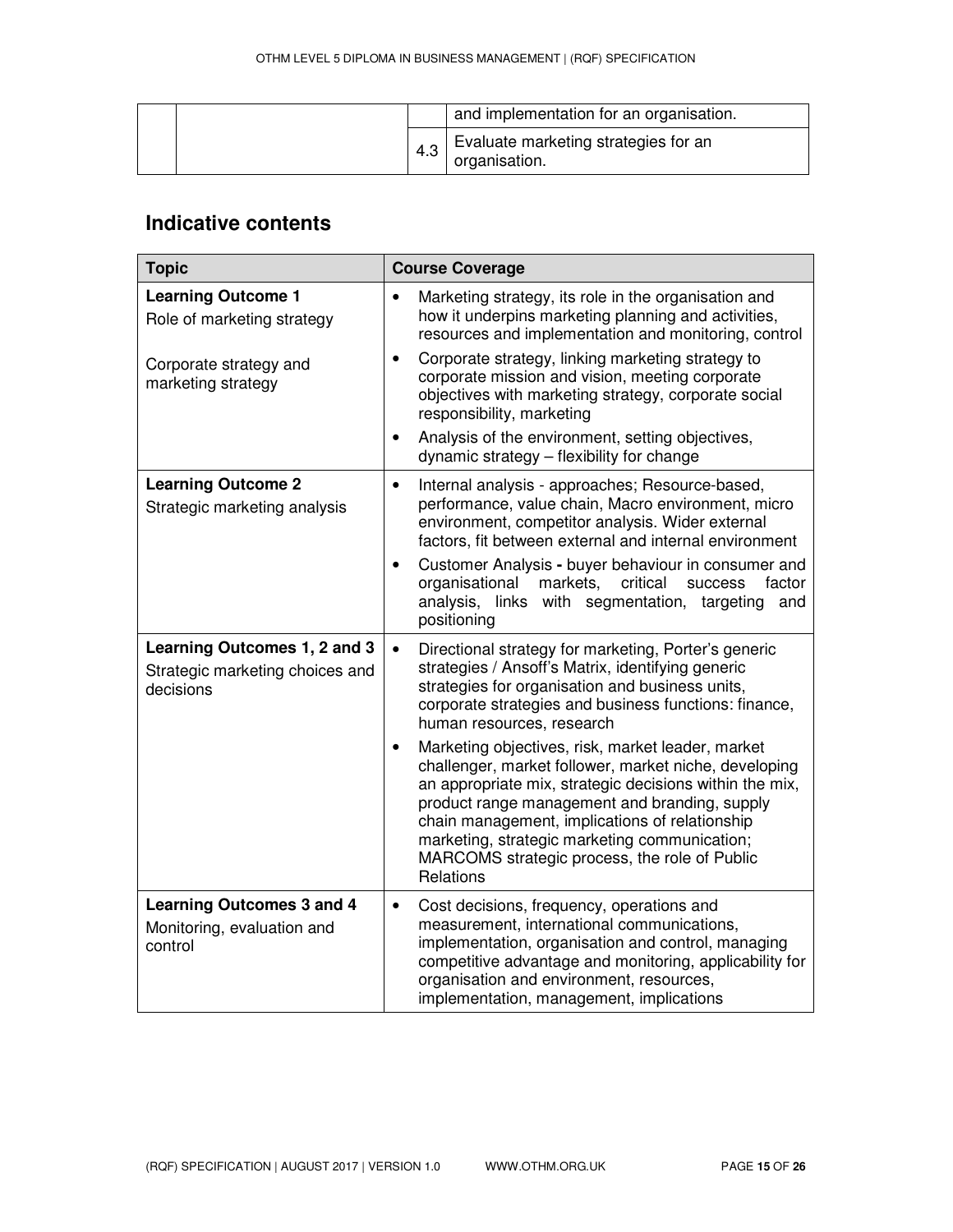#### **Assessment**

To achieve a 'pass' for this unit, learners must provide evidence to demonstrate that they have fulfilled all the learning outcomes and meet the standards specified by all assessment criteria.

| <b>Learning Outcomes</b> | <b>Assessment criteria</b> | <b>Assessment type</b> | Word count       |
|--------------------------|----------------------------|------------------------|------------------|
| to be met                | covered                    |                        | (approx. length) |
| All 1 to 4               | All ACs under LO 1 to 4    | Coursework             | 3000 words       |

#### **Indicative Reading list**

Aaker, D.A. and McLoughlin, D. (2010) *Strategic Market Management- Global Perspective*. UK: John Wily & Sons Ltd.

Best, R. J. (2009) *Market-based Management: Strategies for Growing Customer Value and Profitability.* 5th Edition*.* Harlow: Prentice Hall.

Bradley, F. (2005) *International Marketing Strategy.* New Jersey, FL: Prentice Hall.

Chernev, A. (2009) *Strategic Marketing Management.*5th Edition. New York*:* Brightstar Media.

Hastings, H. and Saperstein, J. (2007) *Improve Your Marketing to Grow Your Business.* New York: Wharton School Publishing.

Hooley, G., Saunders, J., Piercy, N. F. and Nicoulaud, B. (2007) *Marketing Strategy and*  Competitive Positioning. 4<sup>th</sup> Edition. Harlow: Financial Times/Prentice Hall.

West, D., Ford, J. and Ibrahim, E. (2010) *Strategic Marketing: Creating Competitive*  Advantage. 2<sup>nd</sup> Edition. Oxford: Oxford University Press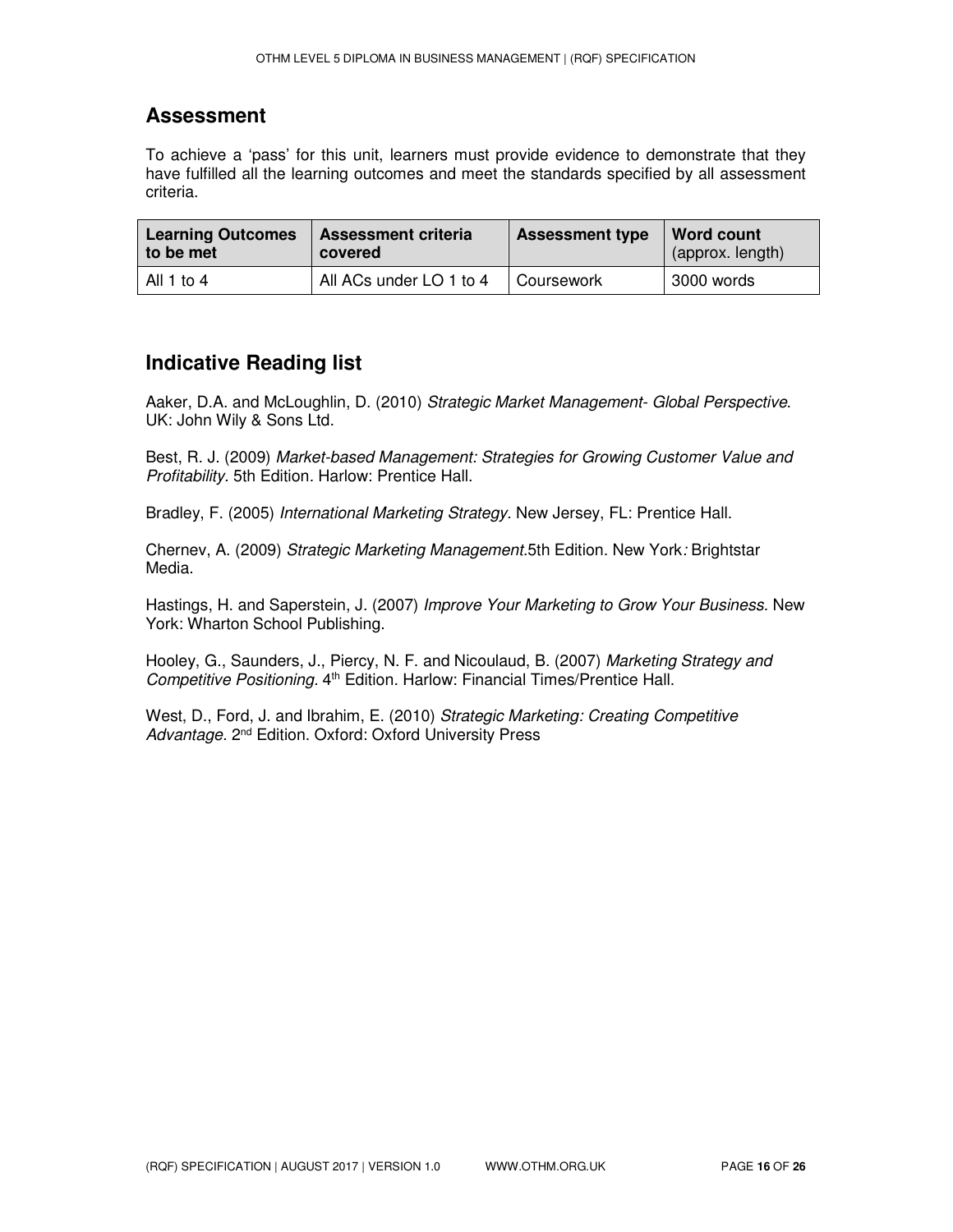### **UNIT 04: ACCOUNTING FOR MANAGERS**

| Unit Reference Number                 | T/616/3032                     |
|---------------------------------------|--------------------------------|
| Unit Title                            | <b>Accounting for Managers</b> |
| Unit Level                            | 5                              |
| <b>Total Qualification Time (TQT)</b> | 200 Hours                      |
| Guided Learning Hours (GLH)           | 80 Hours                       |
| <b>Number of Credits</b>              | 20                             |
| Mandatory / Optional                  | Mandatory                      |
| Sector Subject Area (SSA)             | 15.3 Business Management       |
| Unit Grading Structure                | Pass / Fail                    |

### **Unit Aims**

The aim of this unit is to develop learners' skills in preparing financial statements for a variety of organisations using a range of techniques, and that comply with legal and regulatory requirements.

# **Learning Outcomes and Assessment Criteria**

| Learning Outcome - |                                                                                                                                                   |                                                          | <b>Assessment Criterion -</b>                                                          |  |  |
|--------------------|---------------------------------------------------------------------------------------------------------------------------------------------------|----------------------------------------------------------|----------------------------------------------------------------------------------------|--|--|
| The learner will:  |                                                                                                                                                   | The learner can:                                         |                                                                                        |  |  |
| 1                  | Understand accounting<br>concepts and conventions.                                                                                                | 1.1                                                      | Explain the aims of financial and management<br>accounting and accounting regulations. |  |  |
|                    |                                                                                                                                                   | 1.2                                                      | Explain the main types of business and<br>accounting information and their features.   |  |  |
|                    |                                                                                                                                                   | 1.3                                                      | Evaluate the role of different users of accounting<br>and financial information.       |  |  |
| $\overline{2}$     | Be able to prepare financial<br>statements for sole traders,<br>partnerships and limited firms<br>from ledger accounts and<br>incomplete records. | 2.1                                                      | Prepare books of original entry.                                                       |  |  |
|                    |                                                                                                                                                   | 2.2                                                      | Prepare trial balance information to enter to final<br>accounts.                       |  |  |
|                    |                                                                                                                                                   | 2.3                                                      | Construct final accounts including cash flow<br>statements.                            |  |  |
|                    | 2.4                                                                                                                                               | Make adjustments for book keeping and final<br>accounts. |                                                                                        |  |  |
| 3                  | Be able to evaluate financial<br>performance.                                                                                                     | 3.1                                                      | Calculate a range of financial ratios.                                                 |  |  |
|                    |                                                                                                                                                   | 3.2                                                      | Categorise financial ratios.                                                           |  |  |
|                    |                                                                                                                                                   | 3.3                                                      | Evaluate financial performance using ratios.                                           |  |  |
| $\overline{4}$     | Understand the UK<br><b>Regulatory Framework for</b>                                                                                              | 4.1                                                      | Summarise the main features of the UK<br>regulatory framework.                         |  |  |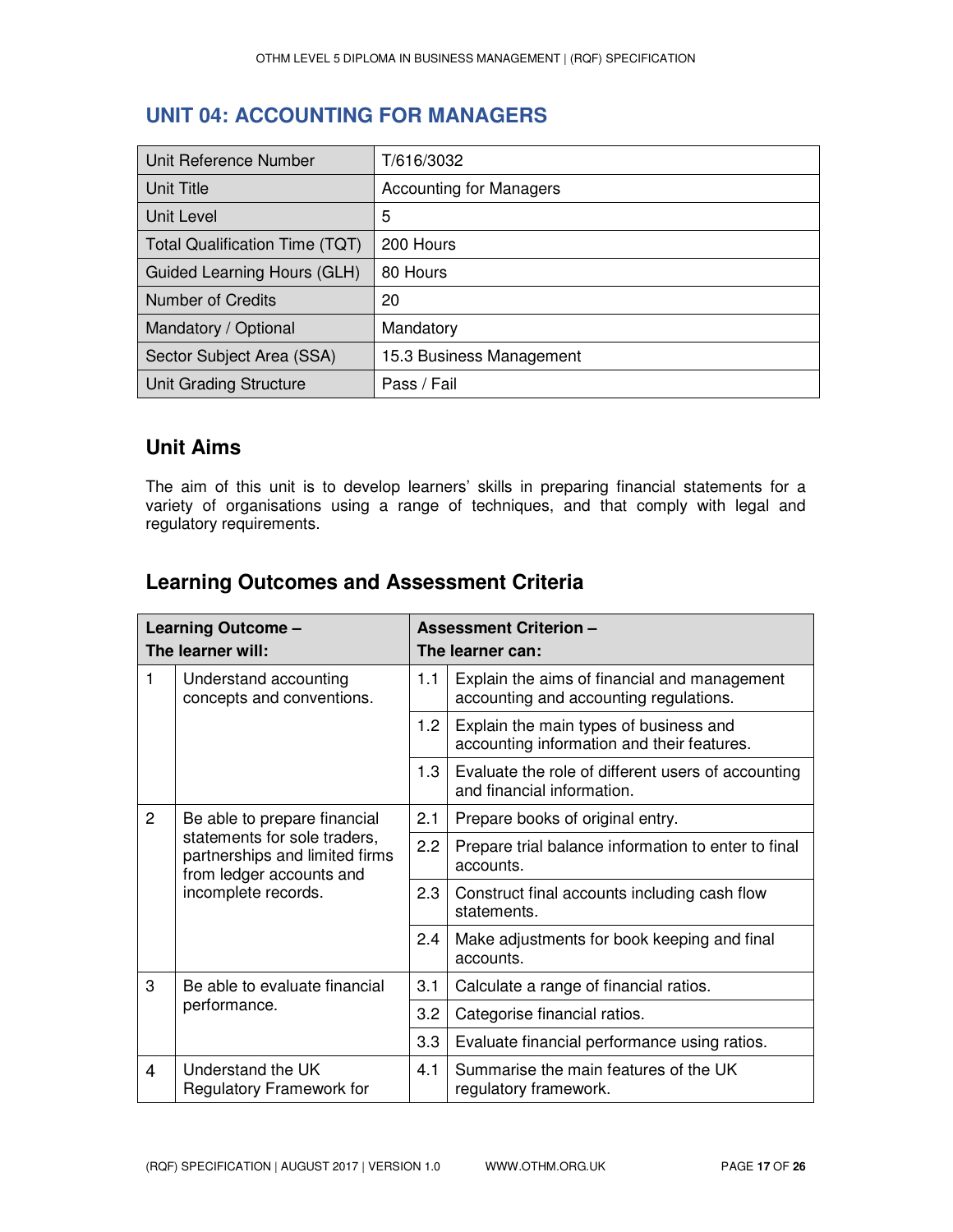| accountancy and finance. |  | 4.2 Evaluate the impact of international regulations<br>on UK organisations. |
|--------------------------|--|------------------------------------------------------------------------------|
|--------------------------|--|------------------------------------------------------------------------------|

| <b>Topic</b>                                                                                                                                                                     | <b>Course Coverage</b>                                                                                                                                                                                                                                                                                                                                                                                                                               |
|----------------------------------------------------------------------------------------------------------------------------------------------------------------------------------|------------------------------------------------------------------------------------------------------------------------------------------------------------------------------------------------------------------------------------------------------------------------------------------------------------------------------------------------------------------------------------------------------------------------------------------------------|
| <b>Learning Outcomes 1 and 2</b><br>Evaluation of accounting<br>concepts and conventions.                                                                                        | Aims and purpose: Describe the role and function of<br>٠<br>accounting concepts,<br>Stakeholder; Sole traders; partnerships; limited<br>$\bullet$<br>companies.                                                                                                                                                                                                                                                                                      |
| <b>Learning Outcomes 1 and 2</b><br>Preparation of financial<br>statements for sole traders,<br>partnerships and limited firms<br>from ledger accounts and<br>Incomplete Records | Books of original entry: book-keeping entries and<br>$\bullet$<br>adjustments; two and three column cash books,<br>control accounts and accruals and prepayments<br>and on international equivalents under the<br>International Accounting Standards (IAS).<br>Trial balance preparation.<br>٠<br>Final Accounts: Statement of Financial Performance<br>$\bullet$<br>(Income Statement), Statement of Financial Position<br>and Cash flow statement. |
| <b>Learning Outcomes 2 and 3</b><br>Evaluation of financial<br>performance                                                                                                       | Ratios: Profitability, Liquidity, Efficiency, Investors<br>٠<br>and Gearing.                                                                                                                                                                                                                                                                                                                                                                         |
| <b>Learning Outcome 4</b><br>The UK Regulatory Framework                                                                                                                         | UK and international legal and regulatory<br>$\bullet$<br>frameworks. Standards and principles, such as:<br><b>Statements of Standard Accounting Practice</b><br>(SSAPs); Financial Reporting Standards (FRSs),<br>and International Accounting Standards (IASs).                                                                                                                                                                                    |

#### **Assessment**

To achieve a 'pass' for this unit, learners must provide evidence to demonstrate that they have fulfilled all the learning outcomes and meet the standards specified by all assessment criteria.

| <b>Learning Outcomes</b> | <b>Assessment criteria</b> | <b>Assessment type</b> | <b>Word count</b> |
|--------------------------|----------------------------|------------------------|-------------------|
| ∣ to be met              | covered                    |                        | (approx. length)  |
| All 1 to 4               | All ACs under LO 1 to 4    | I Coursework           | 3000 words        |

### **Indicative Reading list**

Atrill, P. and McLaney, E. (2006) *Management Accounting for Decision Makers*. Harlow: Prentice Hall.

Atrill, P. and McLaney, E. (2010*) Accounting & Finance for Non-specialists*. 10<sup>th</sup> Edition. London: Financial Times/ Prentice Hall.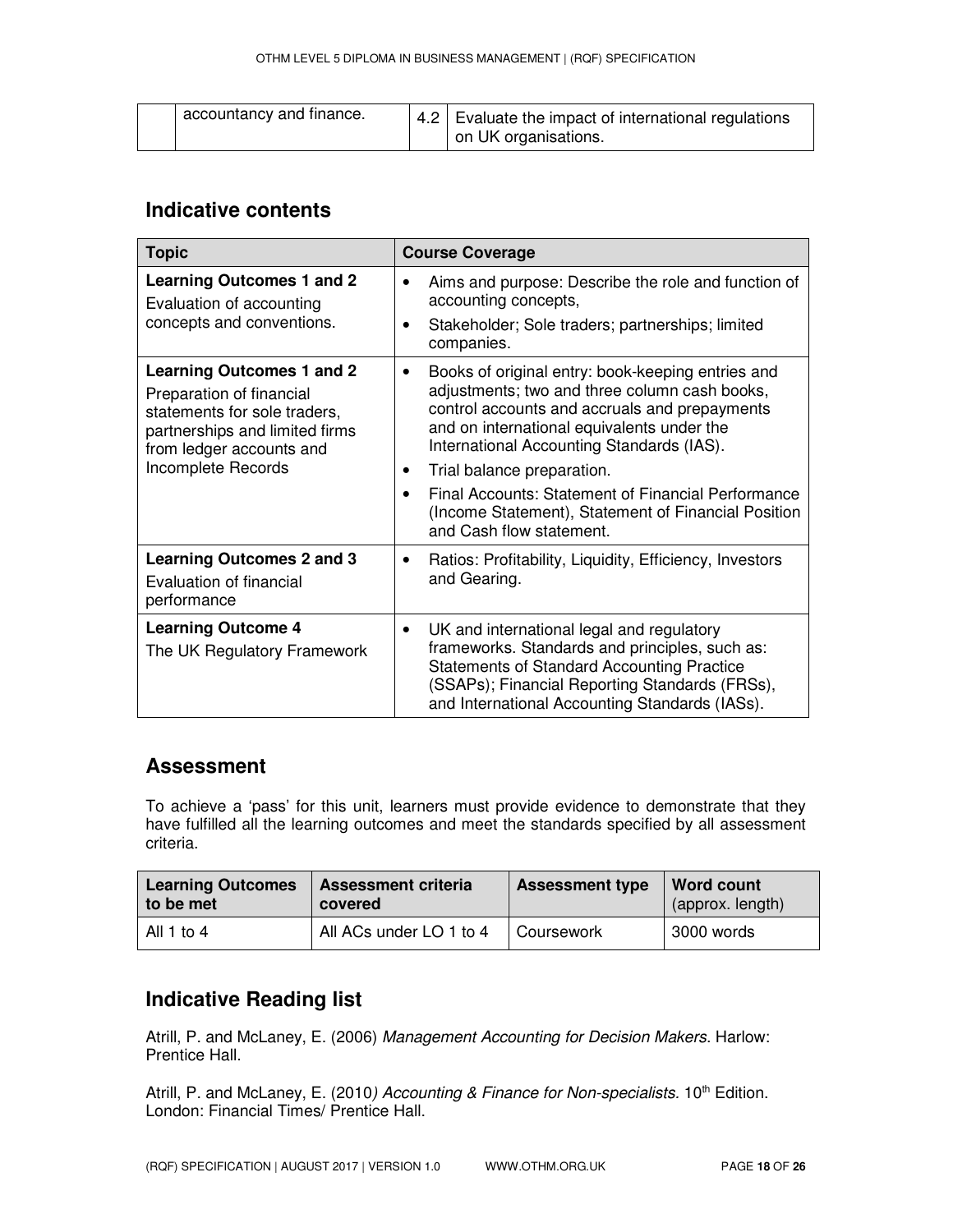Brealey, R., Myers, S. and Marcus, A. (2007) *Fundamentals of Corporate Finance*. New York: McGraw Hill Irwin.

Drury, C. (2009) *Management Accounting for Business*. 4th Edition. London: Cengage Learning

Dyson, J. R. (2004) *Accounting for Non-Accounting Learners*. 6th Edition. Harlow: FT Prentice Hall.

Lumby, S. and Jones, C. (2000) *The Fundamentals of Investment Appraisal.* London: Thomson

McLaney, E. and Atrill, P. (2010) *Accounting: An Introduction.* 5<sup>th</sup> Edition. London: Financial Times Prentice Hall

Van Horne, J. and Wachewicz, J. (2009) *Fundamentals of Financial Management*. Harlow: FT Prentice Hall

White, G. I., Sondhi, A. C. and Fried, D. (2003) The Analysis and Use of Financial Statements. 3rd Edition. Hampshire: John Wiley and Sons.

Wood, F. and Sangster, A. (2011) *Business Accounting. 12th* Edition. London: FT Prentice Hall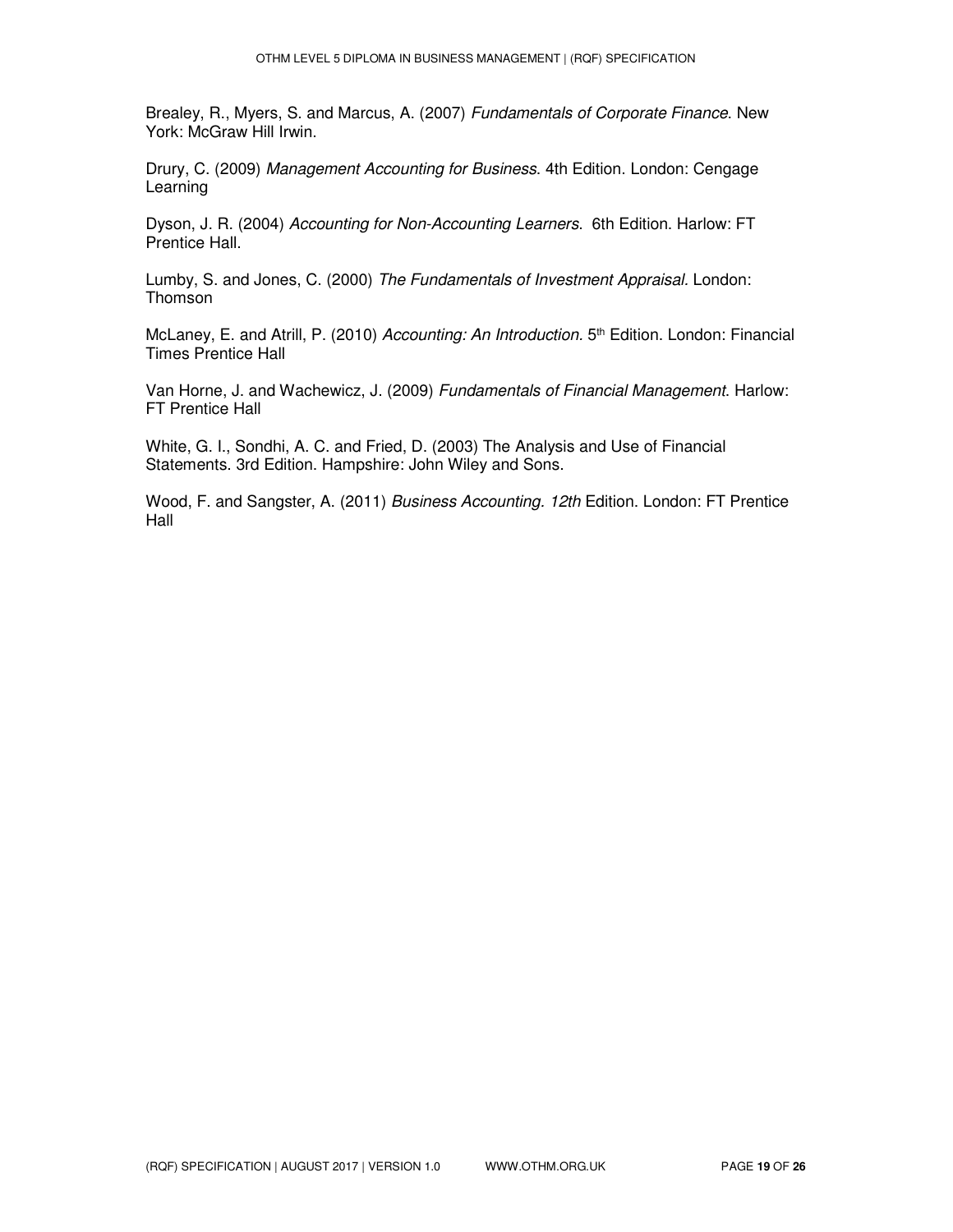### **UNIT 05: BUSINESS LAW**

| Unit Reference Number                 | F/616/3034          |
|---------------------------------------|---------------------|
| Unit Title                            | <b>Business Law</b> |
| Unit Level                            | 5                   |
| <b>Total Qualification Time (TQT)</b> | 200 Hours           |
| Guided Learning Hours (GLH)           | 80 Hours            |
| <b>Number of Credits</b>              | 20                  |
| Mandatory / Optional                  | Mandatory           |
| Unit Grading Structure                | Pass / Fail         |

### **Unit Aims**

The aim of this unit is to develop learners' understanding of the concepts and principles of UK business law and the ability to apply them to practical situations.

### **Learning Outcomes and Assessment Criteria**

| Learning Outcome - |                                                                              |                                                                              | <b>Assessment Criterion -</b>                                                            |  |  |
|--------------------|------------------------------------------------------------------------------|------------------------------------------------------------------------------|------------------------------------------------------------------------------------------|--|--|
|                    | The learner will:                                                            |                                                                              | The learner can:                                                                         |  |  |
| 1                  | Understand types of UK laws,<br>legal systems, and contracts                 | 1.1                                                                          | Differentiate between different types of law in the<br>UK.                               |  |  |
|                    | law and their impact on<br>international businesses.                         | 1.2                                                                          | Evaluate the impact of EU and UK contract laws<br>on business.                           |  |  |
|                    |                                                                              | 1.3                                                                          | Explain intellectual property rights governing<br>trademarks and brand names.            |  |  |
| $\overline{2}$     | Understand the main                                                          | 2.1                                                                          | Explain the importance of trade description law.                                         |  |  |
|                    | concepts and principles of<br>consumer & company law to<br>given situations. | 2.2                                                                          | Explain the rights of consumers given by the<br>consumer protection agency.              |  |  |
|                    | 2.3                                                                          | Justify the importance of acting in accordance<br>with consumer safety laws. |                                                                                          |  |  |
|                    | 2.4                                                                          | Explain the formation and constitution of a<br>company.                      |                                                                                          |  |  |
| 3                  | Understand employment law.                                                   | 3.1                                                                          | Determine the nature, constitution and structure<br>of a company.                        |  |  |
|                    |                                                                              | 3.2                                                                          | Evaluate the management and administration<br>roles of a company against employment law. |  |  |
|                    | 3.3                                                                          | Assess how employment laws contribute to<br>termination of contracts.        |                                                                                          |  |  |
|                    |                                                                              | 3.4                                                                          | Evaluate the role of agency law.                                                         |  |  |
| $\overline{4}$     | Understand competition and<br>the right to compete in the UK.                | 4.1                                                                          | Evaluate the impact of laws governing<br>competition in different market conditions.     |  |  |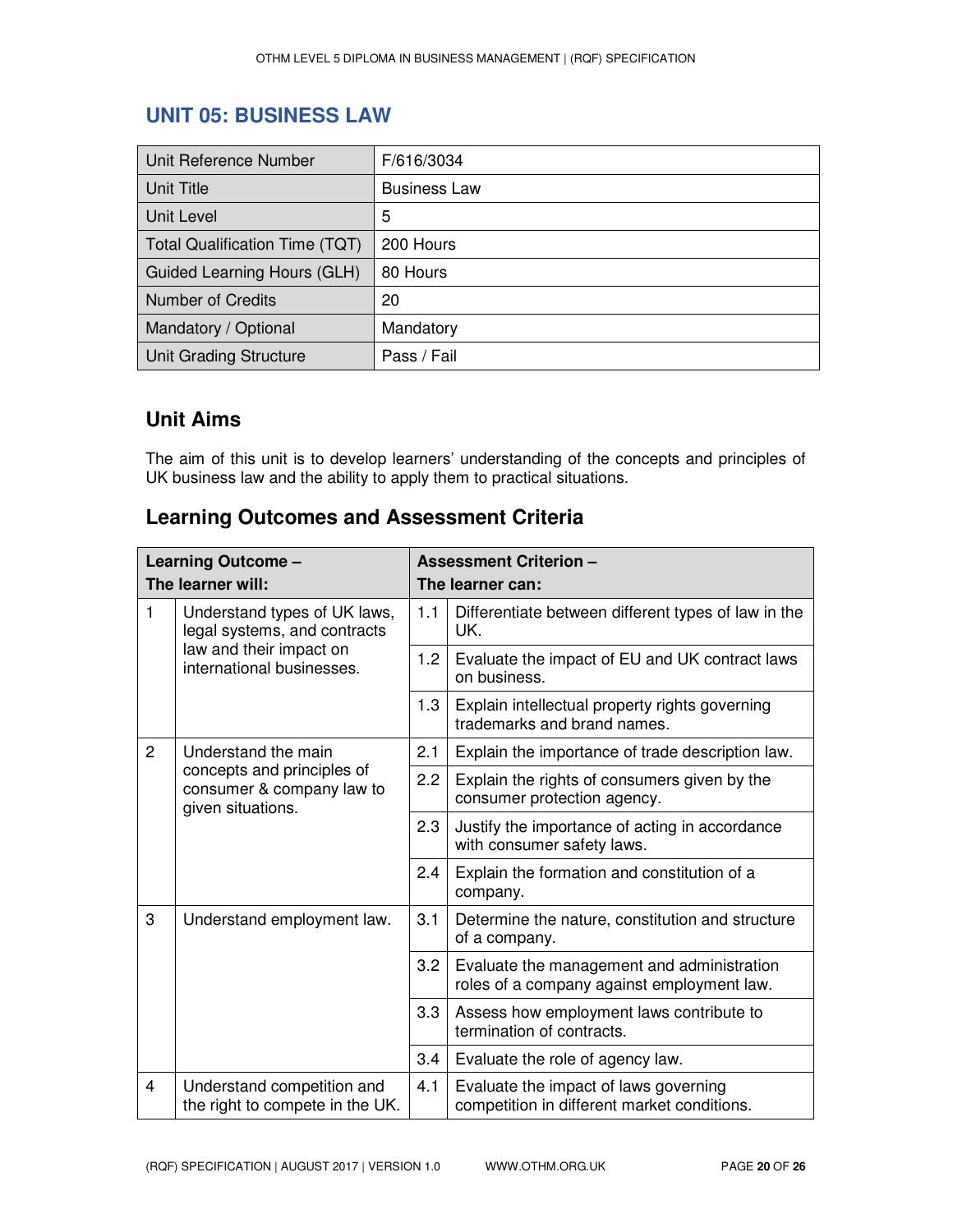| <b>Topic</b>                                                                               | <b>Course Coverage</b>                                                                                                                                                                                                                                                                                                                                                                                                                           |  |  |
|--------------------------------------------------------------------------------------------|--------------------------------------------------------------------------------------------------------------------------------------------------------------------------------------------------------------------------------------------------------------------------------------------------------------------------------------------------------------------------------------------------------------------------------------------------|--|--|
| <b>Learning Outcome 1</b><br>Understand types of law,<br>contracts law of the UK           | Types: Statutory law, common law and equity including<br>$\bullet$<br>cases; principles; remedies; common law remedy of<br>damages; court practice; courting system; burden of proof                                                                                                                                                                                                                                                             |  |  |
| and reflect on<br>international businesses.                                                | Types of business organisations and basic Acts and<br>$\bullet$<br>Regulations that govern them.                                                                                                                                                                                                                                                                                                                                                 |  |  |
|                                                                                            | Contracts: Offers, invitation to treat, acceptance, intention to<br>$\bullet$<br>create legal relations, considerations, terms and<br>representations vitiating factors. Discharge and breach of<br>contracts. International trades and exchange rates. Terms;<br>conditions; warranties; innominate terms; contractual terms;<br>exclusion clauses; duress and undue influences;<br>misrepresentation; discharge and breach of contract; Cases. |  |  |
| <b>Learning Outcome 2</b><br>Principles of consumer &<br>company law                       | Consumer: aw affect business and their consumer: Sales of<br>$\bullet$<br>goods, supply service and product liability (Consumer<br>remedies and defective goods). Consumer credit and<br>agency. Forms of consumer credit agreements; consumer<br>credit licences;                                                                                                                                                                               |  |  |
|                                                                                            | Company: Legal entities (main differences between a<br>$\bullet$<br>traditional partnership and a limited liability partnership<br>(LLP), which is governed primarily by the Limited Liability<br>Partnership Act 2000, and the Limited Liability Partnership<br>Regulations 2001 which detail the rights of members of the<br>LLP. Separate Corporate Identity; Companies Act 2006,<br>Companies finances.                                      |  |  |
| <b>Learning Outcome 3</b><br>Evaluation of<br>employment and Agency<br>Law                 | Employment: Contracts of service and contracts for service;<br>$\bullet$<br>implied duties of employers. Discharge of contracts.<br>Employee contracts; independent contractors; original and<br>multiple tests; vicarious liability; termination of contracts; 6<br>implied common laws governing employers and employee<br>relations.                                                                                                          |  |  |
|                                                                                            | Agency: Principals and agents their rights and duties;<br>٠<br>creation and terminations of agency relationships; types of<br>agents and authority; rights and duty of an agent; express<br>and implied agreement; different categories of agents;<br>commercial agents; Cases                                                                                                                                                                   |  |  |
| <b>Learning Outcome 4</b><br>Types of competition<br>and the right to compete<br>in the UK | Monopolies, mergers and anti-competitive practices.<br>$\bullet$<br>Property rights and exemptions. Dominant positions; fair<br>trades; protection of trade marks. Invention protection; copy<br>rights; patents; trademark and names; infringement of<br>intellectual properties.                                                                                                                                                               |  |  |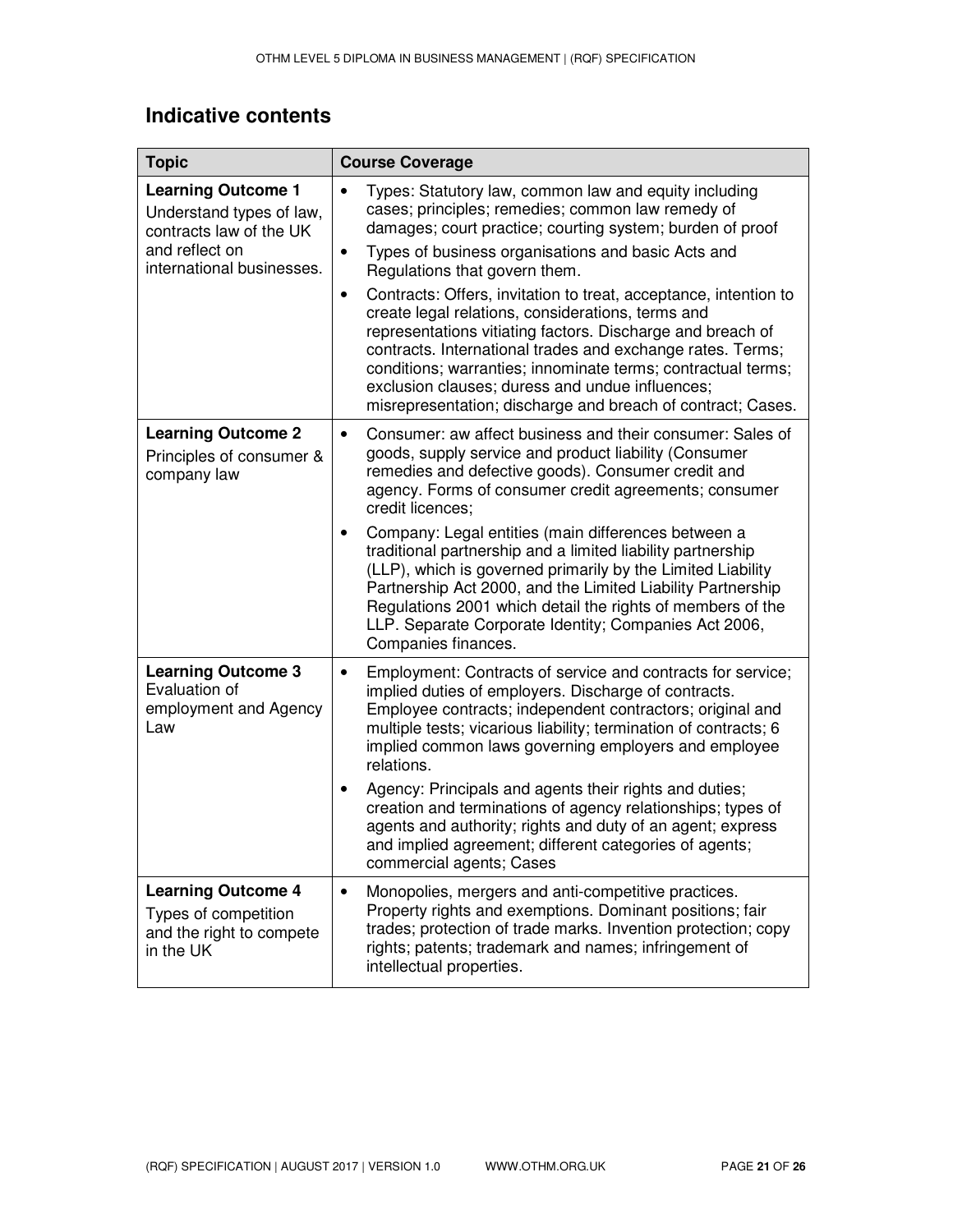#### **Assessment**

To achieve a 'pass' for this unit, learners must provide evidence to demonstrate that they have fulfilled all the learning outcomes and meet the standards specified by all assessment criteria.

| <b>Learning Outcomes</b> | <b>Assessment criteria</b> | <b>Assessment type</b> | Word count       |
|--------------------------|----------------------------|------------------------|------------------|
| to be met                | covered                    |                        | (approx. length) |
| All 1 to 4               | All ACs under LO 1 to 4    | ∣ Coursework           | 3000 words       |

#### **Indicative Reading list**

Jones, L. (2017) *Introduction to Business Law*. 4th Edition. Oxford: Oxford University Press

Kelly, D., Hayward, R., Hammer, R. and Hendy, J. (2011) *Business Law.* London: Routledge

Macintyre, E. (2011) *Essentials of Business Law.* Harlow: Pearson Education Ltd

Macintyre, E. (2016) *Business Law*. 8th Edition. Pearson Education Ltd

Mavrikakis, A., Watson, H., Kempton, J. and Hancock, N. (2017) *Guildford: University of Law.* College of Law Publishing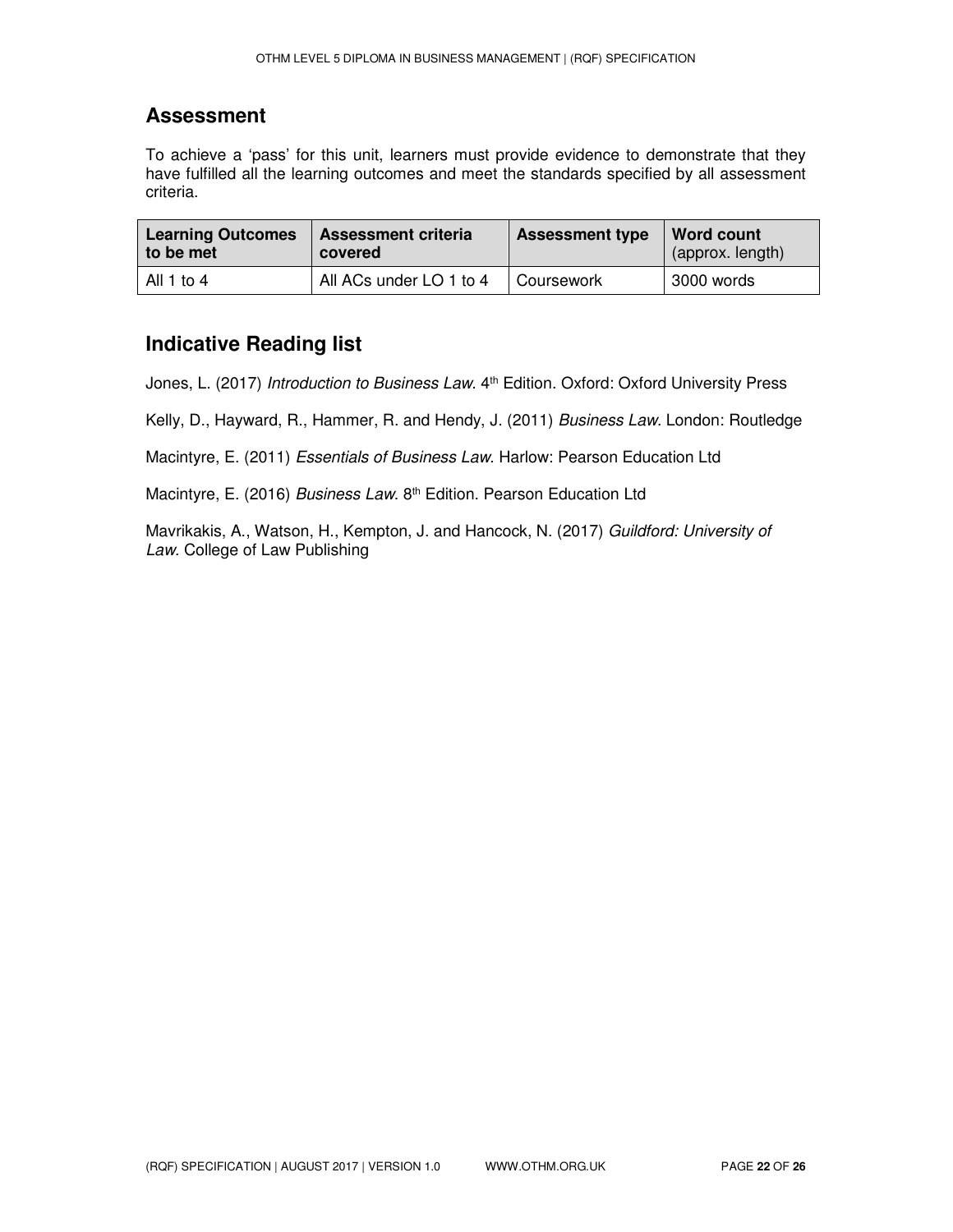### **UNIT 06: BUSINESS ETHICS**

| Unit Reference Number          | L/616/3036             |
|--------------------------------|------------------------|
| Unit Title                     | <b>Business Ethics</b> |
| Unit Level                     | 5                      |
| Total Qualification Time (TQT) | 200 Hours              |
| Guided Learning Hours (GLH)    | 80 Hours               |
| Number of Credits              | 20                     |
| Mandatory / Optional           | Mandatory              |
| Unit Grading Structure         | Pass / Fail            |

### **Unit Aims**

The aim of this unit is to provide learners with a broad understanding of the roles and requirements for businesses to embed ethics and incorporate social responsibility. It provides learners with an understanding of the issues surrounding corporate social responsibility and ethics from national and international perspectives. Significant emphasis is placed on the role that corporate governance plays in ensuring accountability to the owners and other stakeholders within businesses.

| <b>Learning Outcomes and Assessment Criteria</b> |  |
|--------------------------------------------------|--|
|--------------------------------------------------|--|

| Learning Outcome - |                                                                                                                    | <b>Assessment Criterion -</b> |                                                                                                                                                           |  |
|--------------------|--------------------------------------------------------------------------------------------------------------------|-------------------------------|-----------------------------------------------------------------------------------------------------------------------------------------------------------|--|
| The learner will:  |                                                                                                                    | The learner can:              |                                                                                                                                                           |  |
| 1<br>business.     | Understand perspectives on<br>ethics and its relevance to                                                          | 1.1                           | Explain the background and development of<br>ethical approaches.                                                                                          |  |
|                    |                                                                                                                    | 1.2                           | Compare and contrast absolute and relative<br>ethics.                                                                                                     |  |
|                    |                                                                                                                    | 1.3                           | Explain the ethical issues which can affect the<br>operational activities of a business.                                                                  |  |
|                    |                                                                                                                    | 1.4                           | Evaluate the implications for a business and its<br>stakeholders to operate ethically.                                                                    |  |
| $\overline{c}$     | Be able to report on the roles<br>of directors, investors and<br>other stakeholders to ensure<br>ethical practice. | 2.1                           | Assess potential conflicts between the needs<br>and expectations of different stakeholders.                                                               |  |
|                    |                                                                                                                    | 2.2                           | Analyse the impact of CSR on the business.                                                                                                                |  |
|                    |                                                                                                                    | 2.3                           | Report on how a business can improve the<br>ethics of their operations whilst meeting<br>objectives and ensuring good<br>employer/employee relationships. |  |
| 3                  | Understand the issues which<br>inform company reporting and                                                        |                               | Explain how business objectives are affected by<br>ethical considerations.                                                                                |  |
|                    | their impact on society.                                                                                           | 3.2                           | Summarise the regulatory framework for CSR.                                                                                                               |  |
| 4                  | Be able to evaluate ethical<br>dimensions of businesses and                                                        | 4.1                           | Report on a current ethical issue affecting a<br>selected business.                                                                                       |  |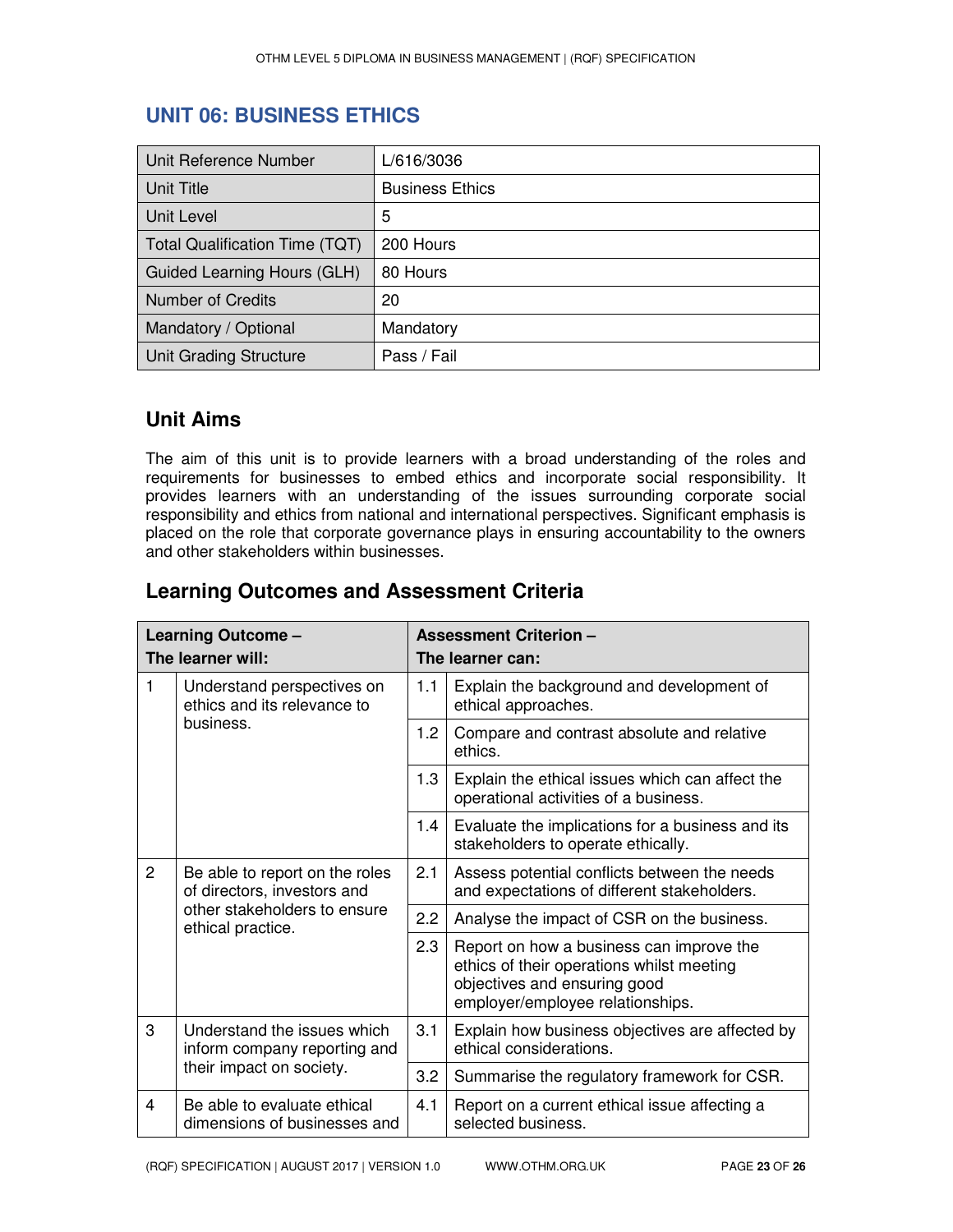| the impact of CSR strategies<br>on them. |                                                                             | 4.3 Assess the potential impact of changes in CSR<br>on business performance. |
|------------------------------------------|-----------------------------------------------------------------------------|-------------------------------------------------------------------------------|
|                                          | 4.2   Recommend changes to CSR policy to benefit<br>different stakeholders. |                                                                               |

| <b>Topic</b>                                                                    | <b>Course Coverage</b>                                                                                                                                                                                                                                                                                                                                                                                                                                       |  |  |
|---------------------------------------------------------------------------------|--------------------------------------------------------------------------------------------------------------------------------------------------------------------------------------------------------------------------------------------------------------------------------------------------------------------------------------------------------------------------------------------------------------------------------------------------------------|--|--|
| <b>Learning Outcome 1</b><br>Perspectives on ethics and<br><b>CSR</b>           | Ethical perspectives: deontological and teleological<br>$\bullet$<br>ethical theory; developments from these early<br>approaches e.g. utilitarianism and other<br>consequential approaches; early contributions of Kant<br>and Mill; absolute and relative ethics; Institute of<br><b>Business Ethics</b><br>Operational activities: definitions of business ethics;<br>$\bullet$<br>ethical activities; values of businesses; professional                  |  |  |
|                                                                                 | ethics Ethical issues: corporate governance;<br>corporate social responsibility; environment;<br>sustainability; human rights; corruption; trading fairly;<br>legal and regulatory compliance; business practices;<br>working conditions; individual ethical responsibilities                                                                                                                                                                                |  |  |
| Learning Outcomes 2, 3 and 4<br>CSR objectives and<br>stakeholders              | $\bullet$<br>Objectives: corporate governance; corporate social<br>responsibility; environment; sustainability; human<br>rights; corruption; trading fairly; legal and regulatory<br>compliance; business practices; communicating<br>ethical code                                                                                                                                                                                                           |  |  |
|                                                                                 | Stakeholders: stakeholders (owners, employees,<br>$\bullet$<br>customers, suppliers, competitors, citizens); conflicts<br>of interest between stakeholder groups e.g.<br>shareholders versus environmentalists                                                                                                                                                                                                                                               |  |  |
|                                                                                 | Implications: adapting business behaviour;<br>$\bullet$<br>responding to ethical pressures; implementing ethical<br>practices; influence of stakeholders and pressure<br>groups; impact on competitiveness; reputation; public<br>image; ethical trade; value added; complying with<br>relevant legislation and codes of practice e.g. UK law,<br>EU law; UN Declaration on Human Rights; UN Global<br>Compact; economic activity e.g. location              |  |  |
| <b>Learning Outcomes 1 and 3</b><br>Current ethical issues facing<br>businesses | Issues: corporate social responsibility; globalisation;<br>$\bullet$<br>cultural imperialism; ecology; environment; fair trade;<br>corruption; animal testing; child labour; carbon<br>footprint; sources of timber; outsourcing; personal<br>attitudes; whistle blowing; contribution of business to<br>the community; ethics in sales and marketing; ethics<br>in intellectual property e.g. software piracy,<br>counterfeiting, peer-to-peer file sharing |  |  |
| <b>Learning Outcomes 2 and 4</b><br>Corporate governance                        | Stakeholder-expectation and factors influencing<br>$\bullet$<br>stakeholder-purposes. Corporate governance.<br>Ownership vs. management. Governance chain:<br>typical reporting structures. Stakeholders of large<br>organization. Conflict of expectations. Stakeholder                                                                                                                                                                                     |  |  |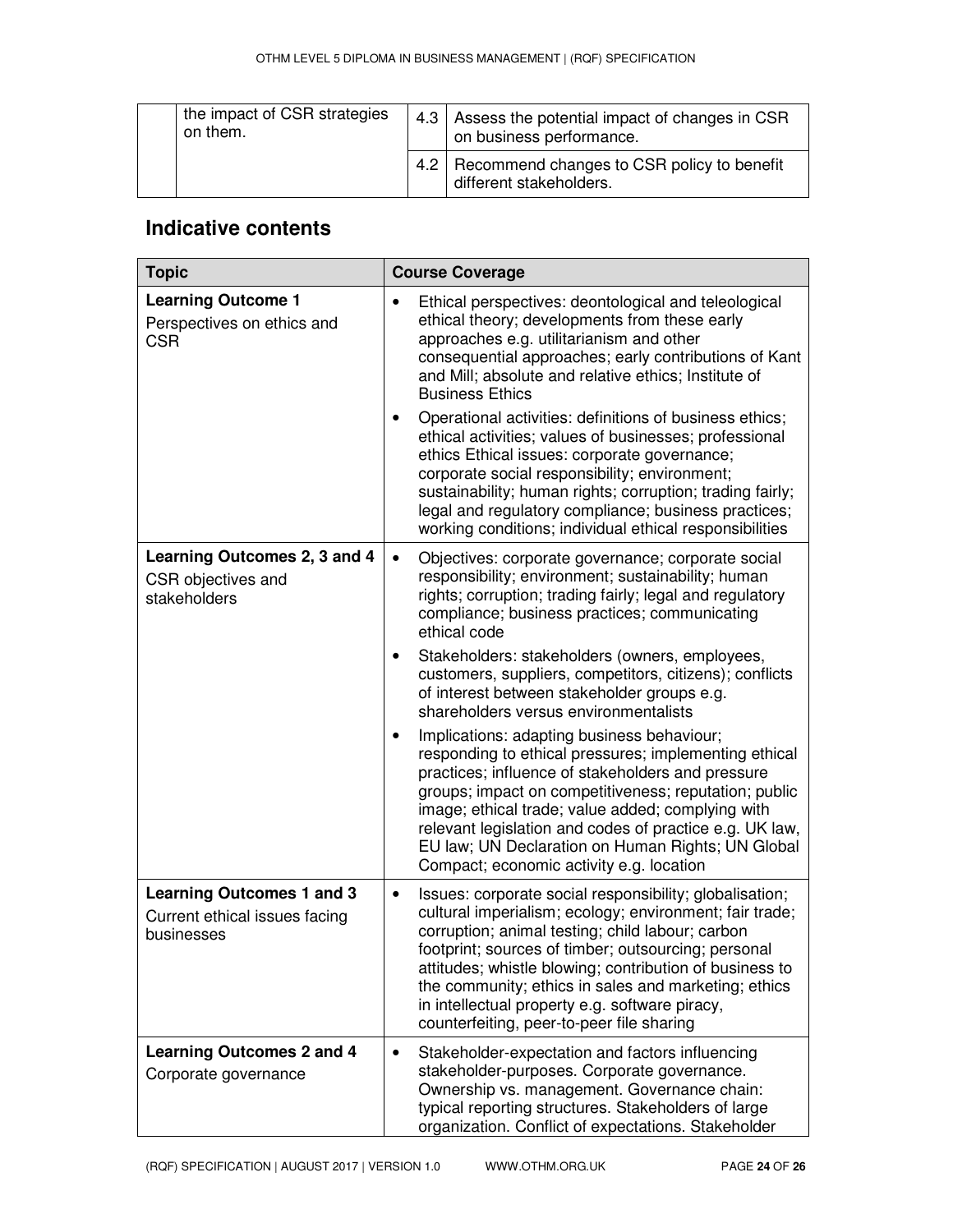| mapping. Power-interest matrix. Power dynamics in      |
|--------------------------------------------------------|
| organizations. Business ethics and corporate social    |
| responsibility (CSR). Types of ethical stances.        |
| Internal and External analysis of CSR. Public Interest |
| Disclosure Act (1998)                                  |
|                                                        |

#### **Assessment**

To achieve a 'pass' for this unit, learners must provide evidence to demonstrate that they have fulfilled all the learning outcomes and meet the standards specified by all assessment criteria.

| <b>Learning Outcomes</b> | <b>Assessment criteria</b>           | <b>Assessment type</b> | Word count       |
|--------------------------|--------------------------------------|------------------------|------------------|
| to be met                | covered                              |                        | (approx. length) |
| All 1 to 4               | All ACs under LO 1 to 4   Coursework |                        | 3000 words       |

#### **Indicative Reading list**

Caroll, A. (2009) *Business Ethics.* New York: Routledge

Crane, A. (2015) *Managing Corporate Citizenship and Sustainability in the Age of Globalization*. 4th Edition. Oxford: Oxford University Press.

Griseri, P. and Seppala, N. (2010) *Business Ethics and Corporate Social Responsibility*. Hampshire, United Kingdom: CENGAGE Learning Business Press.

McDonald, G. (2014) *Business Ethics: A Contemporary Approach*. Melbourne: Cambridge University Press

Tricker, B. and Tri Griseri, P. and Seppala, N. (2010) *Business Ethics and Corporate Social Responsibility*. CENGAGE Learning Business Press.

Tricker, B. (2013) *Business Ethics: Stakeholder, Governance and Risk approach*. Oxon: Routledge